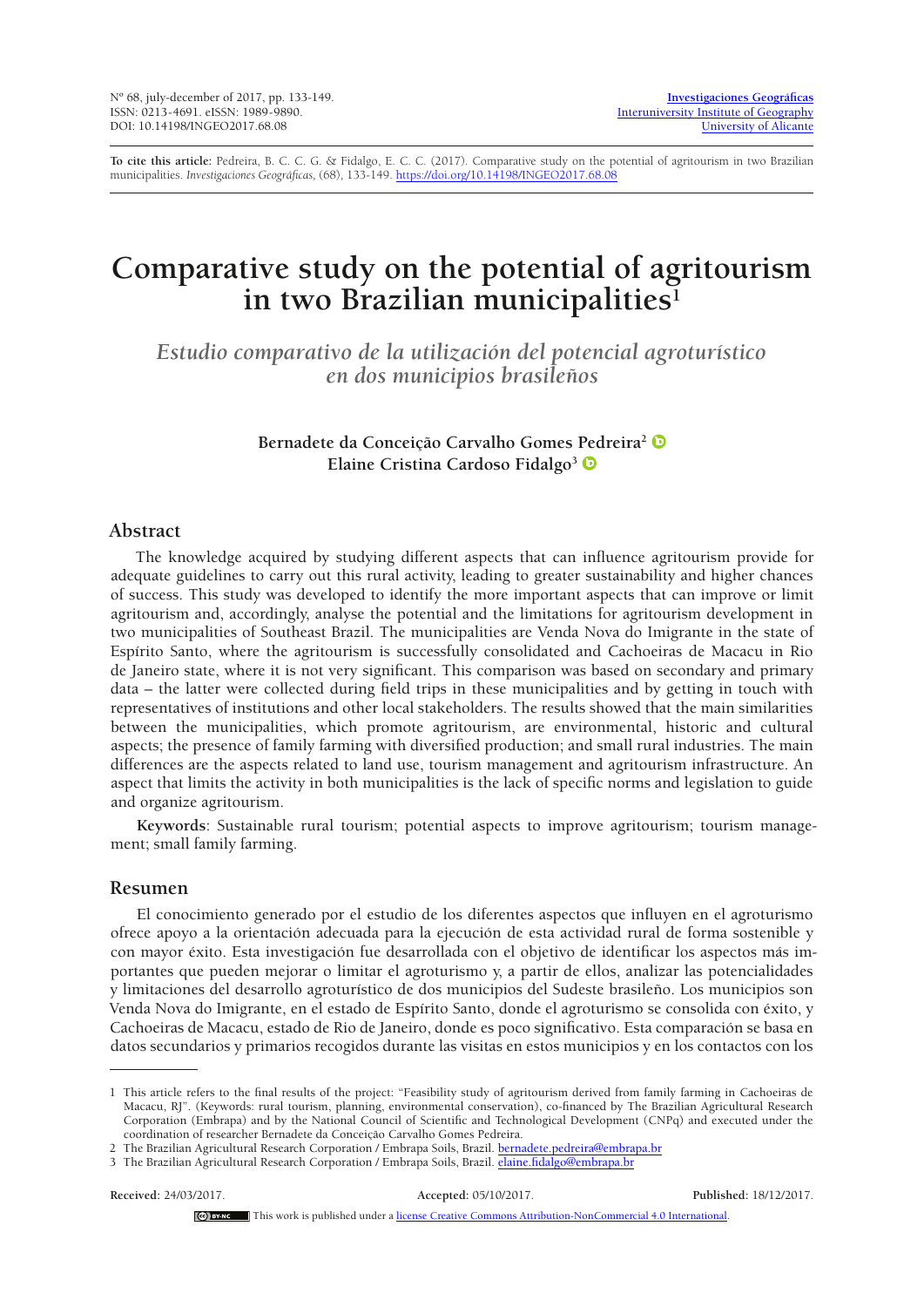representantes de instituciones públicas y otras partes interesadas locales. Los resultados mostraron que las principales similitudes entre los municipios que favorecen la actividad recayeron sobre los aspectos de medio ambiente e histórico-cultural, la producción agrícola diversificada de la agricultura familiar y las pequeñas empresas agrícolas. Las principales diferencias entre ellos están relacionadas con el uso de la tierra, la gestión del turismo y la infraestructura dedicada al agroturismo. Un factor limitante común fue la falta de normas y leyes específicas para guiar y organizar la actividad agroturística.

**Palabras clave**: Turismo rural sostenible; aspectos potenciales para mejorar el agroturismo; gestión del turismo; agricultura familiar.

# **1. Introduction**

Although the concepts which define types of tourism in rural environment are broad and often overlap, this study considered the agritourism activity in the rural tourism context, which is more comprehensive and encompasses various types of tourism (Sznajder, Przezborska & Scrimgeour, 2009). According to Rodrigues (2000), rural tourism must be linked to the intrinsic characteristics of the rural environment, landscape, lifestyle and culture, and exclude activities that do not fit the rural context.

In addition to the main rural tourism features, agritourism is characterized by the direct contact between producers and consumers. Considering the concept of agritourism adopted by Associazione Italiana per l'Agricoltura Biologica [AIAB], (2000), the activity's main characteristics include the producers' hospitality as they use their lands in an integrated and complementary way to agricultural, forestry and livestock production. The latter remain the producers' main sources of income.

Rural tourism in its several versions, and especially agritourism, began to receive world-wide publicity in the 1960s (Portuguez, 2002). Italy was one of the first countries to develop it. According to Tulik (2003), in addition to the essential characteristics of agritourism, in Italy this activity also includes natural landscape, historical and architectural heritage, regional cuisine, local sports and culture.

Rural tourism began in Brazil influenced by the European experience, and according to Lima & Matias (1999), first started around 1986 in the municipality of Lages, SC. Nowadays, the most representative areas of the activity in Brazil are in the states of Santa Catarina, São Paulo and Espírito Santo (Rejowski, 1999), with characteristics adapted to local and regional specificities (Tulik, 2003).

We stress that there are differences between the rural tourism practiced in countries such as Spain, Portugal, France and Italy and those of Brazil, due to their unique characteristics of geomorphology, natural resources, and diversity of culture and productive activities, comprising the different Brazilian rural scenarios, which has made Brazil adopt a unique model.

Despite rural tourism does not necessarily encompass agricultural activity (including livestock), in Brazil this activity is a main feature in this type of tourism, overlapping other rural characteristics. Even though in some cases agricultural products are limited to a small scale, there is a presence of agricultural production in rural tourism through social and labor practices, artcraft, lifestyle, customs and traditions, which are considered typical of each rural population (Ministério do Turismo, 2004, 2010).

Nowadays in Brazil there is an increasing demand for the several types of tourism in rural areas, especially agritourism. This kind of tourism has been gaining momentum as a means of promoting rural development, raising the income of small rural producers and promoting the conservation of natural, cultural and landscape resources. This contributes to the reduction of the negative effects of land overuse for production and income generation. A positive characteristic of agritourism which stands out in comparison with other types of rural tourism is the customized treatment the activity offers tourists. This treatment requires small-scale planning and performance in order to integrate with the other economic activities developed on site (Campanhola, 2001).

Some publications mention that one of the main factors that make rural tourism attractive in its different types is the natural scenery, with the surrounding topography, vegetation, water resources and favorable weather. Also a tourist site benefits from the attractive conditions of its surroundings (Sznajder, *et al*., 2009; Ministério do Turismo, 2010).

We highlight that even in lands with the potential for agritourism, there may be legal or natural restrictions aimed at environmental conservation that impairs full use of these lands.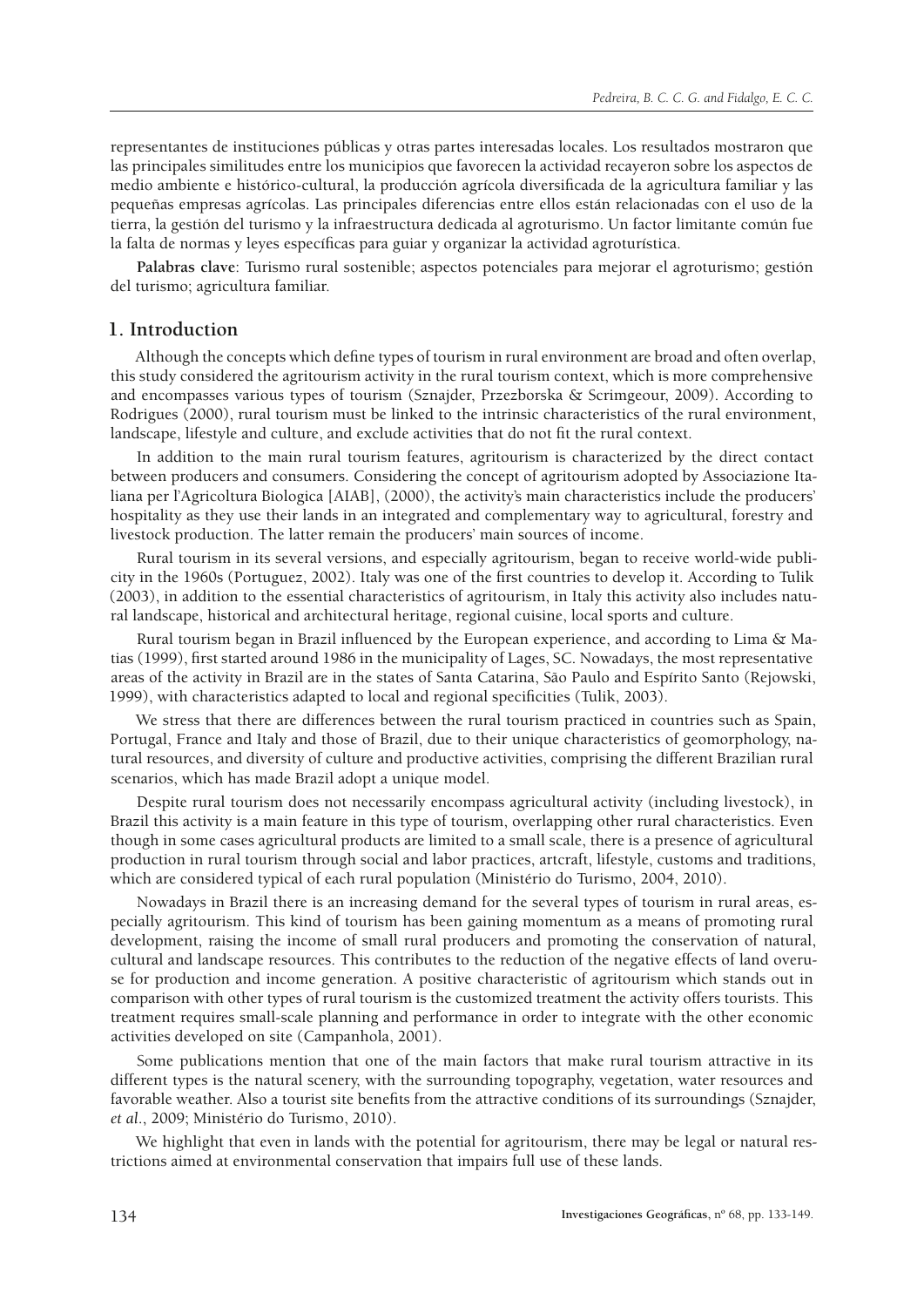Thus, it is important to formulate norms, laws and public policies aimed at rural tourism, including agritourism, and that value environmental conservation and other aspects of interest to the activity. Aspects of legislation and norms related to rural tourism in Brazil are presented in a publication of the Inter-American Institute for Cooperation on Agriculture [IICA], (2009).

According to Wilkinson, Camphora, Pinheiro & Ranauro (2011), the maintenance of the rural landscape coupled with artcraft production and ecosystem services expand the economic dimension of rural environment. This expansion emphasizes not only the social functions attributed to agriculture and agricultural goods, but also reinforces the rural families' commitment to preserve nature, mainly biodiversity and water. On the other hand, to maintain authenticity and local cultural values, and avoid mass tourism, the initiative to develop agritourism must come from rural producers and their communities, and not from external interests (Campanhola, 2001).

As stated above, agritourism complements agricultural production activities carried out in rural areas, and studies of feasibility and planning are required to develop it under sustainable socioeconomic and environmental conditions. In this context we stress the importance to assess local and surrounding conditions and to plan the activity.



Figure 1. Study area

Agritourism involves multidisciplinary interactions. It demands the integration of several factors or aspects so that successful and sustainable development is achieved. Agritourism viability should consider

Own elaboration.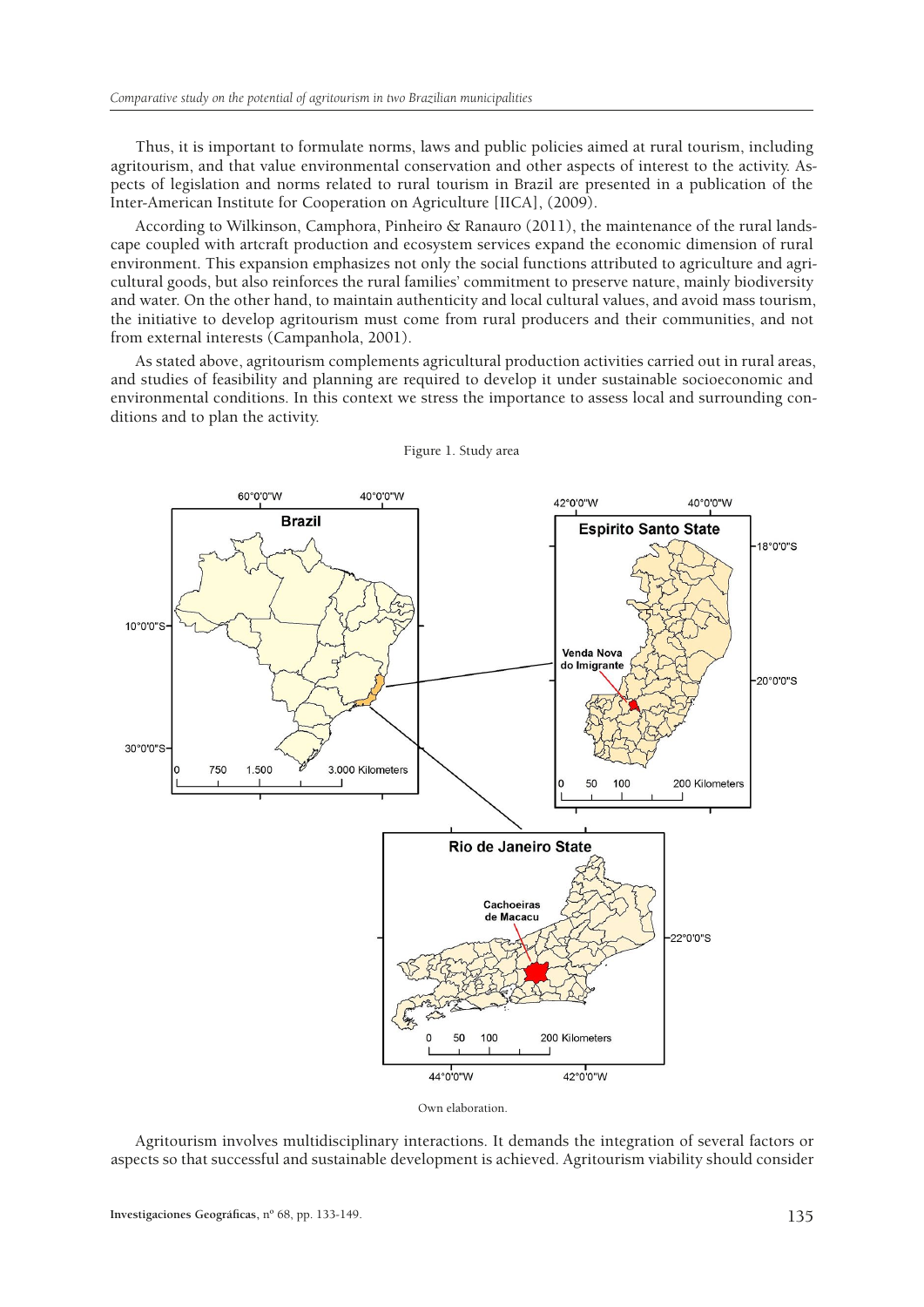at least the aspects associated with environmental and socioeconomic conditions; rural productive activities; and tourist, historical and cultural attributes of the municipality. Tourism management and planning is another relevant aspect to be considered to produce successful initiatives to implement agritourism. (AIAB, 2000; Lacche, 2000; Toresan, Mattei & Guzzatti, 2002; Sznajder, *et al*., 2009; Pedreira, Santos & Pocidonio, 2013).

Even if a region does have the potential to develop agritourism, its characteristics and available resources can influence the success of its implementation and the activity's sustainability. In this context, some important questions are: what aspects can make a rural area effectively feasible to undertake agritourism? What conditions can influence the success of the implementation and maintenance of the activity, considering the environment, socio-economic aspects; land use and agricultural production; presence of rural industries and other rural businesses; tourism infrastructure; historical and cultural attractions; and tourism management and planning?

Considering these questions, this study aimed identifying the more important conditions, or aspects, that can improve or limit agritourism and, based on them, analyzing the potentialities and limitations for the development of this activity in two municipalities of Brazil's Southeast.

One municipality is Venda Nova do Imigrante in Espírito Santo state, known as the "National Capital of Tourism", where the activity is successfully consolidated, and the other is Cachoeiras de Macacu, in Rio de Janeiro state, where agritourism has not been greatly developed (Figure 1).

Venda Nova do Imigrante, with an area of 188.9 km², is located in the "Central Serrana" region of Espírito Santo state, in the tourist hill region of the state, 103 km from the state capital, Vitoria. There are two districts and 19 main rural communities spread across two zones: one where there are small farms with olericulture production and the other where Arabic coffee is produced (Pedreira, Fidalgo, Jesus, Pocidonio & Carneiro, 2012).

Cachoeiras de Macacu is in the eastern Baía da Guanabara region of Rio de Janeiro, in the Macacu river watershed. It is part of Rio de Janeiro's tourist route called Serra Verde Imperial region along with nine other municipalities. It is comprised of three districts with several rural communities in a total area of 955.8 km², 97 kilometers from the state capital (Pedreira, Fidalgo, Araújo, Jesus & Pocidonio, 2014a).

This study highlights similarities and differences between both municipalities and presents information that shows how the municipalities make use of their potentials and available resources. Also we sought to show how they have overcome their existing limitations which interfere in the development of agritourism.

We expect the results will support agritourism planning in areas with potential to develop the activity.

# **2. Method**

The survey was developed in three steps: first, a bibliographic survey from technical-scientific literature was carried out to identify the aspects that influence the agritourism; second, primary and secondary data were collected to characterize the potentialities and limitations for agritourism development in Venda Nova do Imigrante and Cachoeiras de Macacu municipalities; and third, a comparative analysis for both municipalities was carried out, considering the identified aspects.

The aspects that influence agritourism and should be considered to compare both municipalities were gathered in a bibliographic survey (AIAB, 2000; Lacche, 2000; Toresan *et al*., 2002; Tulik, 2003; Complexo Petroquímico do Rio de Janeiro [COMPERJ], 2011; Serviço Brasileiro de Apoio às Micro e Pequenas Empresas-Rio de Janeiro [SEBRAE-RJ], 2011; Szmulewicz, Gutiérrez & Winkler, 2012; Moraes, Ribeiro & Emmendoerfer, 2013, Aranha & Guerra, 2014; Rincón, Santos & Villegas, 2015).

This bibliographical survey made it possible to select the aspects that influence agritourism and should be used to compare both municipalities: environment; socioeconomics; land use and agriculture production; presence of rural industries and other rural businesses; tourist infrastructure; historical and cultural attractions; and tourism management and planning.

Secondary data from technical-scientific literature and primary data surveyed during field visits were collected in both municipalities to characterize the potentialities and limitations for agritourism, considering the set of aspects selected in the first step.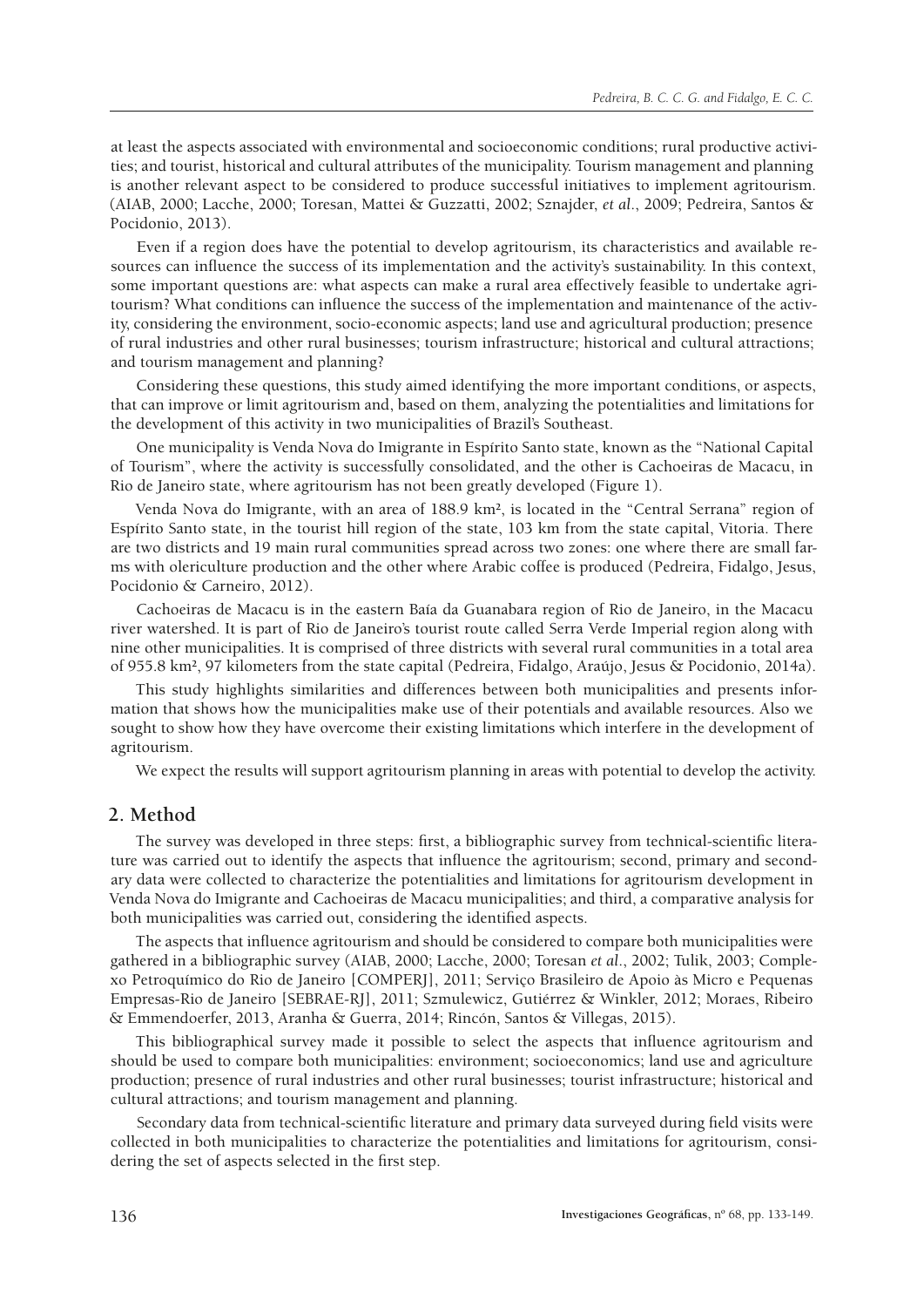Data on environmental and socioeconomic aspects were gathered from secondary sources for both municipalities, and these data are mentioned throughout this text.

Primary data were collected in the local, in field visits and from direct contact with stakeholders aiming at characterizing both municipalities on social organization, land use, agricultural production, the presence of industries and other rural businesses, tourist infrastructure, tourist products, and tourism management.

Due to the fact that Venda Nova do Imigrante had already been developing agritourism, the survey began in this municipality to know the characteristics of local agritourism in order to guide the survey carried out in the municipality of Cachoeiras de Macacu.

In Venda Nova do Imigrante, primary data were collected in July, 2012, without interview schedules. Seven of the 50 agritourism circuit businesses were visited. Other institutions linked to the local agritourism were visited, where 21 people were interviewed: Ministry of Agriculture, Livestock and Food Supply [MAPA]; Institute for Research, Technical Assistance and Rural Extension of Espírito Santo [IN-CAPER]; Municipal Department of Tourism, Sport and Leisure; Municipal Department of Agriculture, Supply, Livestock, Aquaculture and Fisheries; Brazilian Micro and Small Business Support Service-ES [SEBRAE-ES]; and Coffee Growers Cooperative of Espírito Santo Mountains [PRONOVA]. The detailed data surveyed are published in Pedreira, *et al*. (2012)*.*

In Cachoeiras de Macacu, primary data were collected from 2012 to 2014 in field visits. Five institutions were visited and contacted their representatives (eighteen people) to collect data. The institutions were: Municipal Department of Tourism, Environment and Urbanism and its Macatur Foundation (six people); Municipal Department of Agriculture, Fisheries, Supply and Regional Development (three people); Municipal Department of Environment (two people); Technical Assistance and Rural Extension Agency of Rio de Janeiro [EMATER-Rio] (six people); and Rio de Janeiro Micro and Small Business Support Service [SEBRAE-RJ] (one person).

Data were collected from some socioeconomic sectors and local family farmers (four interview schedule). They were the only groups for which we applied the interview schedules: most of the local lodgings and hotels (41 interviews), associations (four interviews), cooperatives (two interviews), unions (three interviews), small rural industries and other rural businesses (17 interviews), horse farms and farms with fish farming (four interviews), small family farms indicated by EMATER-Rio of Cachoeiras de Macacu (15 interviews).

The interviews were applied to 86 people and the questions of the interview schedules were selected considering the aspects related to agritourism: presence of natural attractive; perception of environmental impacts on rural farm and their surroundings; organization of rural producers; type of labor, demand, supply and training to develop tourism; source of economic resources and financing; sales of products, consumer markets and distribution; agricultural and forestry activities and their products; infrastructure of rural properties or other businesses for visitation and lodging; historical and cultural heritage in rural farm and surroundings; leisure and recreation options; lodging and hotels; provision of services; availability of norms, laws and public policies; and the way agritourism planning, management and dissemination were done.

The survey of primary data to characterize the municipality in relation to agritourism used data from more than 100 people contacted.

The primary and secondary data collected, the interview schedules, and the results of this survey for Cachoeiras de Macacu are available in Pedreira *et al*., (2014b).

The environmental aspects considered in this study cover a range of natural elements including vegetation, water resources, geomorphology and topography forms, the composition of these elements in the landscape and the climate. Such aspects can benefit agritourism, since they provide the conditions for tourist visitation, entertainment, leisure, recreation, contemplation and rest in rural areas (Boullón, 1999; Sznajder, *et al*., 2009; COMPERJ, 2011; Aranha & Guerra, 2014).

The importance of environmental aspects was highlighted by Lupi, Giaccio, Mastronardi, Giannelli & Scardera (2017) using a sample of about 11,000 farms from the Italian Farm Accountancy Data Network [FADN] dataset. The results of this survey showed that landscape and environmental variables were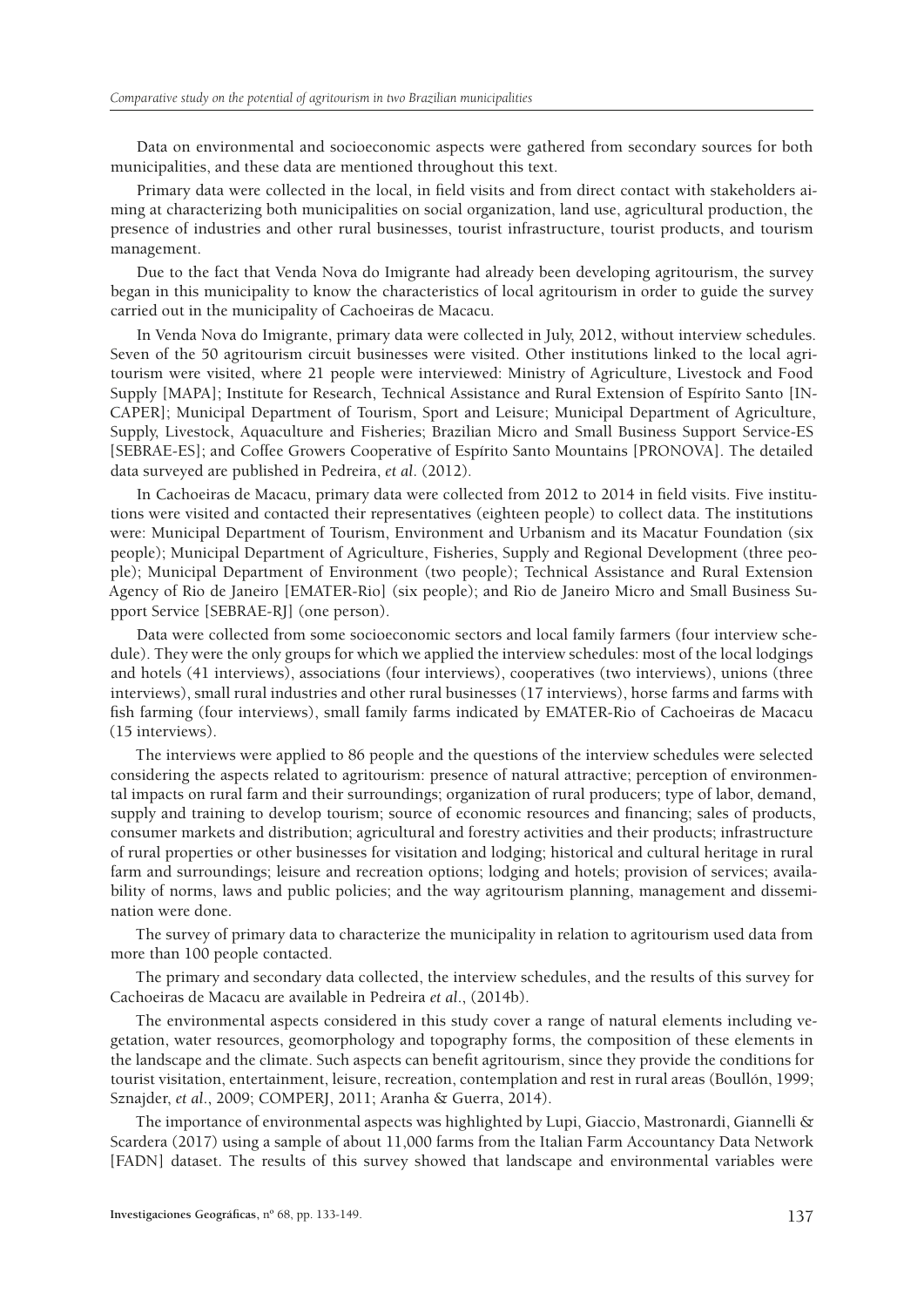related to agritourism activities: farms located in protected areas were associated to a higher probability of developing agritourism than farms outside these areas. Additionally, agritourism was associated with a higher incidence of woodlands, natural and semi-natural areas in the farming systems. Another aspect pointed out was that farms located in the higher areas (from seaside hills to mountain) presented a greater chance of carrying out agritourism with respect to farms located in the plain, showing the importance of topography aspects.

Vegetation cover expresses the environmental conditions (Gómez Orea, 1994) and also the attractiveness to rural tourism. Variations in vegetation cover and natural landscape conditions may influence the supply and planning of agritourism and leisure activities.

The characteristics of geomorphology and topography forms can also become landscape attractions as they provide scenic beauty. On the other hand, such characteristics should be taken into account to plan the activities. Santos (2004) emphasizes that geological and soil data integrated with those of topography enable the evaluation of the types of terrain, their natural limitations and potential, as well as the consequences of human intervention.

Water resources, in addition to their importance in terms of quality and quantity for the maintenance of ecosystems and the development of any human activity, are also important to agritourism because of the landscape aspect and the possibilities of entertainment. Pedreira, *et al*. (2013) emphasizes that areas with greater water density, due to their proximity to water courses, often support the development of leisure and tourism activities and are necessary and important to several agritouristic types of entertainment.

Climate is crucial to tourism planning and all-important to draw up the schedule for tourist attractions throughout the year (Boullón, 1999). Climate characteristics that promote agritourism are those which allow outdoor activities along the year.

The socioeconomic aspects to consider are based on general characteristics, mainly characteristics of population, and the social organization for agritourism. Regarding social organization, it is important to consider that the success of rural tourism and agritourism projects demands participation of rural producers to create a more expressive and diversified supply, and therefore, to motivate tourist visitation (Szmulewicz, *et al*., 2012). And, according to Gerlach, Batalha & Mendonça (2010), in agritourism, the joint participation of small groups of producers who use common practices and guide their services to the market, makes it viable to develop the activities on farms, meet quality demands and offer products and services at reasonable costs.

Experiences of agritourism supported by the organization of stakeholders were reported for some regions of Brazil. In the Serra Geral Slopes, in state of Santa Catarina, Guzzatti (2003) reported the history of farmers' organization in the region and their role in agritourism development. The preliminary situation of low social and economic dynamics, with the municipalities isolated and without alternatives, changed with the farmers' organization, which allowed to guide the production and to create small rural industries. After some time, a credit cooperative and a development forum were created to improve the local development. The Coffee Valley Regional Council, which integrated several municipalities in the state of Rio de Janeiro, is another example of organization that benefited agritourism. It acted as an interlocutor and forum to discuss problems, solutions and new perspectives. There were partnerships between entrepreneurs and public institutions that supported the development of products and projects, the promotion and marketing of products, and the provision of infrastructure necessary for the development of local tourism (Ministério doTurismo, 2010).

The other aspects are land use and agriculture production. The agricultural activity (including livestock) is a basic requirement for agritourism (AIAB, 2000; Tulik, 2003). But, the potential for its development depends on the activity's characteristics. Some features favor agritourism, for example, the land ownership structure consisting of small units of family farming production, diversified agricultural and livestock activities, forestry, and the presence of rural businesses (SEBRAE-RJ, 2011).

Small family farming is considered the set of economic activities in rural areas that meet some basic requirements, such as: farms no larger than four modules (minimum reference width of farms in Brazil), the family itself must provide the labor for the economic activities, and most of the family's income must come from agricultural activities developed on the farm (Lei n. 11.326/2006).

Lupi, *et al*. (2017) highlighted the importance of the presence of small farms and the diversity of products for the development of agritourism in Italy. They noted that agritourism was characterized by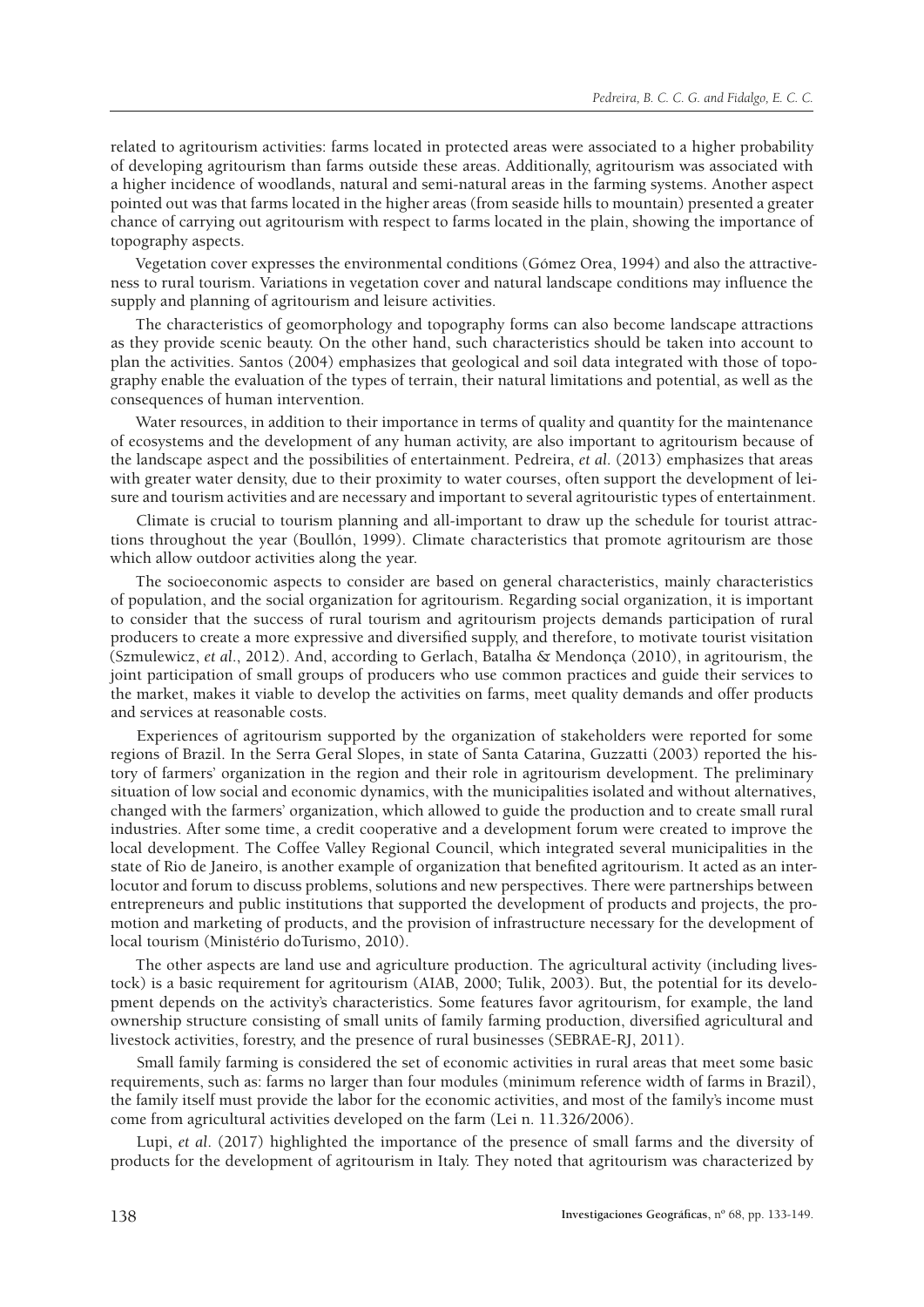a landscape mosaic with the minor presence of monoculture production, probably due to the tourist demand for a greater variety of products. Besides this, smaller farms presented a greater probability of practicing agritourism activities. Calatrava (2009) pointed out the importance of the diversified supply of products and services for the development of rural tourism.

Some non-agricultural rural activities connected to rural tourism are integrated to agriculture and livestock, such as rural industries and other rural businesses, which can contribute to agritourism. Tourist interest lies in rural industry products and the production process, which can also become an attraction for visitation (Andrade, 2007; Instituto Capixaba de Pesquisa, Assistência Técnica e Extensão Rural [INCAPER], 2010a). The artcraft, industrial or agricultural production presents natural and cultural characteristics of a region, which can add value to tourist products. In addition, the structuring of productive units qualified and related to tourism gives tourist destinations a competitive advantage (Stange, *et al*., 2005).

Regarding tourist infrastructure, it is important to map the places where hotels and lodgings are concentrated to enable the proposition and planning of local tourist activities. Another relevant factor is the quality of the hotel and lodging sector's services. In addition to the infrastructure, it is important to consider the availability of basic services visitors can use, such as post offices, garages, gas stations, drugstores, medical care, etc. Other essential factors are the good conditions to access the rural areas of the municipality, and traffic and tourist signs (Boullón, 1994; Dale, 2001; Tulik, 2003).

The tourist attractions comprised of the natural, historical and cultural attributes can also draw interest and/or become complementary elements to agritouristic visitation. These attractions represent even more leisure, contemplation and entertainment options for agritourists. Additionally, the reception of tourists and the management of rural businesses at family level are characteristics that give agritourism an edge as tourists enjoy a more welcoming attraction (Lacche, 2000; AIAB, 2000; Toresan *et al*., 2002; Tulik, 2003).

The availability of resources and potential for rural tourism is not enough to guarantee the success of the activity. Planning is needed to match this potential to the demands of tourism (Pulido & Cárdenas, 2011).The development of agritourism requires much interaction among small family farmers and public management (Rodrigues, 2001). In addition to local planning, it is essential to plan the development of tourism at regional and national levels, a process that requires the participation of different levels of society: public power, businessmen, tourism professionals and the community (Martins, Pasquali & Ribeiro, 2010). It is important that the municipal management be engaged in regional and national policies for tourism development, thus decentralizing tourism management and fostering the activity based on economic, social, cultural, environmental and political sustainability (Salles, 2003).

Other important aspects besides these mentioned were surveyed but the data collected were not enough to make a comparative analysis. For example, the impacts of human activities on land use and the increase in the number of people due to agritourism activities, as well as the actions planned and implemented for its control. Likewise, there was not enough information to analyze the supply of support and training in technical, managerial, administrative, legal, financial and market areas for those involved in agritourism.

In the final step, we compared both municipalities' ability to integrate their existing tourist potential with their agricultural vocation. Also their capacity to properly exploit their various possibilities to create tourist attractions in their rural environment was analyzed.

We verified that while there are studies on the importance of each of the aspects for agritourism, we did not find studies that focus on the integration of these aspects. The results obtained here came from the integrated analysis of this set of aspects to identify potentialities and limitations for agritourism.

Next, the contribution of each of these aspects that can influence and promote agritourism in both municipalities is presented in a comparative way.

# **3. Results**

The data presented here refer to the survey carried out in the field (primary data) and from secondary sources, being cited in the text only the secondary sources. A synthesis of the results is presented in Table 1.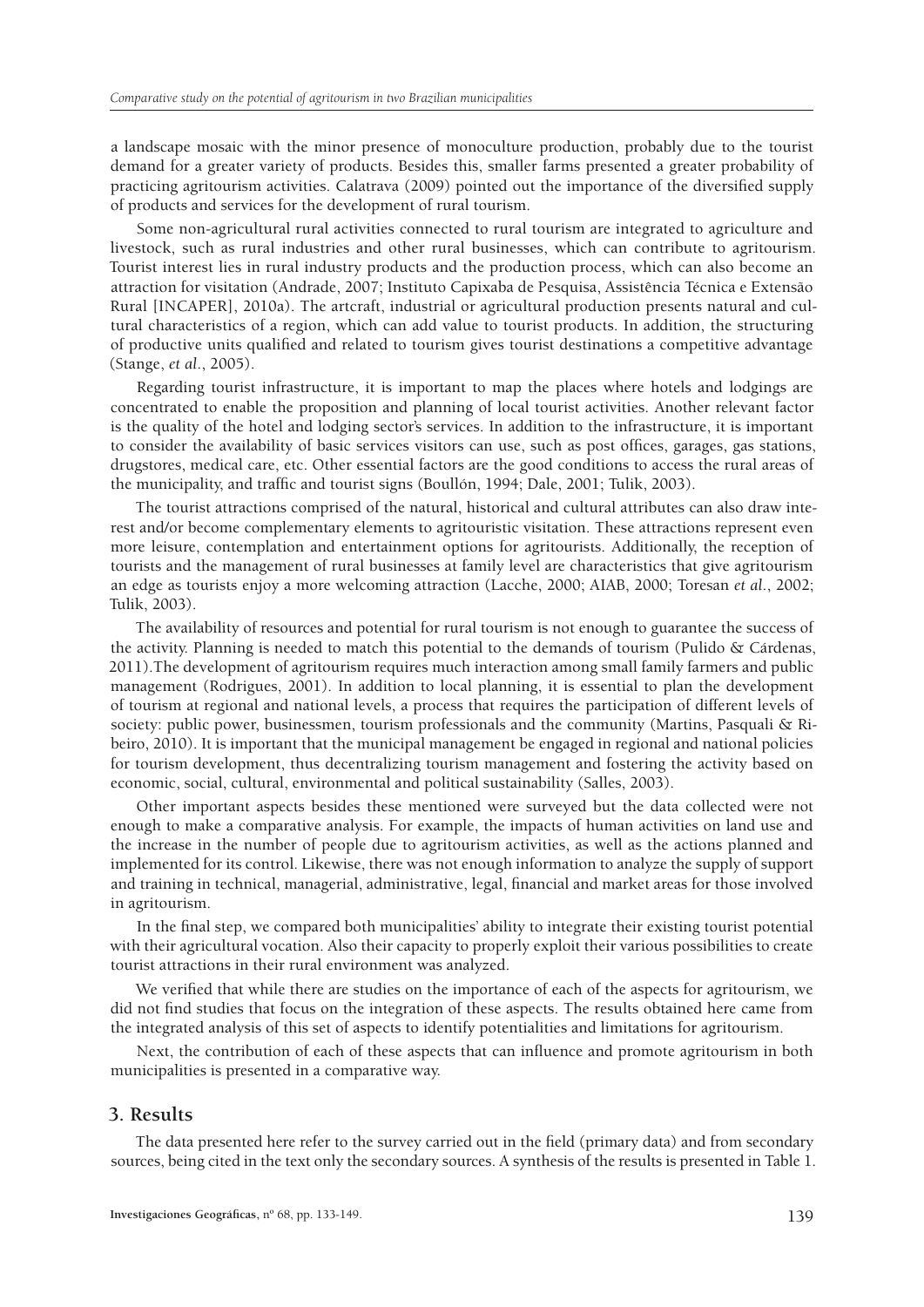| Aspects<br>analyzed                                     | Similar aspects identified in<br>both municipalities                                                                                                                                                                                                                                                               | Characteristics identified<br>in Venda Nova do Imigrante                                                                                                                                                                                                                                                                                                                                                                                                                                      | Characteristics identified in Cachoeiras<br>de Macacu                                                                                                                                                                                                                                                                                                                                                                                                                                                                                           |
|---------------------------------------------------------|--------------------------------------------------------------------------------------------------------------------------------------------------------------------------------------------------------------------------------------------------------------------------------------------------------------------|-----------------------------------------------------------------------------------------------------------------------------------------------------------------------------------------------------------------------------------------------------------------------------------------------------------------------------------------------------------------------------------------------------------------------------------------------------------------------------------------------|-------------------------------------------------------------------------------------------------------------------------------------------------------------------------------------------------------------------------------------------------------------------------------------------------------------------------------------------------------------------------------------------------------------------------------------------------------------------------------------------------------------------------------------------------|
| Environ-<br>mental                                      | Municipalities and surrounding<br>region have natural<br>environmental attributes that are<br>favorable to rural tourism and to<br>compose agritourism circuits.                                                                                                                                                   | Presence of areas of natural<br>vegetation but not protected<br>by law.                                                                                                                                                                                                                                                                                                                                                                                                                       | The territory is covered by natural vegetation<br>protected by federal, state and municipal laws (called<br>Conservation Units). The presence of a watershed that<br>is an important water supplier to urban areas of the<br>region.                                                                                                                                                                                                                                                                                                            |
| Socio-<br>economic                                      | Presence of associations,<br>cooperatives and unions of rural<br>producers. Strong presence of<br>family farming-based agriculture.                                                                                                                                                                                | Presence of solidarity of the<br>local population as well as their<br>willingness to do pro-community<br>volunteer work and the strong<br>partnership found among small<br>rural producers. Most of the<br>population is of Italian descent<br>and they value their historical<br>and cultural origins inherited<br>by the first settlers. Social<br>organization is based on the<br>association and cooperation<br>among rural producers, rural<br>entrepreneurs and the local<br>community. | Presence of small number of rural producers in<br>cooperatives and associations, and their actions are<br>restricted to marketing their products. The rural and<br>urban population is not widely aware of agritourism<br>and its potential to develop the municipality.                                                                                                                                                                                                                                                                        |
| Land<br>use and<br>agriculture<br>production            | Both develop distinct agricultural<br>activities (including livestock)<br>which greatly support<br>agritourism.                                                                                                                                                                                                    | The agricultural production<br>is based on coffee of special<br>quality, marketed as a product<br>in the local agritourism, besides<br>the corn and some species<br>of fruit. Poultry is the main<br>livestock activity. There are<br>also dairy cattle in feedlots and<br>fish farming. Although honey<br>production and floriculture are<br>developed in small scale, they<br>are used for agritourism.                                                                                     | The agricultural production is distributed throughout<br>the year and it is diversified, mainly consisting of<br>vegetables and fruits. Extensive cattle farming is<br>the most expressive livestock activity. There are<br>also poultry, and fish farming, breeding of horses<br>and several horse farms with equestrian activities.<br>Aquaculture is characterized by the production of<br>juvenile fish, ornamental fish, frogs and alligators.                                                                                             |
| Rural<br>industries<br>and other<br>rural<br>businesses | Presence of several small and<br>artcraft rural industries of<br>agricultural products.                                                                                                                                                                                                                            | Production of special coffee, milk<br>and dairy products, sausages,<br>"socol" (pork product), fruit<br>sweets and drinks, jellies, honey,<br>spices, pasta, and corn products.                                                                                                                                                                                                                                                                                                               | Production of fish and fish products, frogs, coconut<br>water, ornamental fish, and grass in addition to<br>sausages, smoked products, milk and dairy products,<br>fruit sweets and drinks, with emphasis on banana<br>and guava.<br>The small farms and most of the homemade and<br>artcraft rural industries of the municipality are<br>not prepared to develop agritourism. To do so, it<br>is necessary to adapt it in terms of infrastructure,<br>service, staff training, dissemination of an agritourism<br>circuit and its integration. |
| Tourist infra-<br>structure                             | Presence of equipment and<br>services for tourism: restaurants,<br>hotels and lodgings, and leisure<br>options. Both municipalities<br>do not present any limitations<br>related to basic services.                                                                                                                | Presence of consolidated and<br>well signaled agritourism circuits.<br>receptive welcome given to<br>visitors by the local population.                                                                                                                                                                                                                                                                                                                                                        | Tourist reception and information is poor, as well as<br>the tourist signs. Lack of qualified and specialized<br>staff to attend to visitors. Lack of adequate<br>infrastructure and logistic conditions necessary to<br>agritourism: power supply and communication in<br>rural areas, tourist signs, roads and ways, public<br>transportation (urban, rural and between cities) and<br>guidance to agritourism, among others.                                                                                                                 |
| Historical<br>and cultural<br>attractions               | The historical, cultural and<br>natural attributes make it<br>possible to create a diversity of<br>tourism products besides the<br>sports and handicraft. Presence<br>of festivities and events of<br>interest to the agritourism.                                                                                 | Availability of an annual calendar<br>of events, a tourist map and<br>information on accommodation<br>and food. As a strong element<br>of tourist attraction, one has the<br>traditions of the culture of the<br>European immigrants.                                                                                                                                                                                                                                                         | Lack of an annual calendar of events and tourist map.<br>Lack of visitation itineraries for agritourism. Some<br>limitations are due to the lack of definition of places<br>for exhibition and sales of artcraft, agricultural and<br>derived products, and lack of a local culinary identity.                                                                                                                                                                                                                                                  |
| Tourism<br>management<br>and<br>planning                | Presence of public institutions<br>linked to agricultural and rural<br>tourism activities and existence<br>of state and municipal programs<br>to support agricultural activities.<br>Lack of specific norms and laws<br>to guide the activity, as well as<br>to define the rights and duties of<br>those involved. | There is a group of public<br>institutions (federal, state and<br>municipal) whose offices are at<br>the same site, reinforcing the<br>integrated work for management<br>and planning actions. Presence<br>of a governance agency that<br>organizes local and regional<br>tourism and does its promotion.                                                                                                                                                                                     | The limited integration between public institutions,<br>as well as, rural industries ventures, the hotel and<br>lodging sector, rural producers and businesses<br>make it difficult to plan coordinated actions. Lack<br>of a governance agency to promote tourism like the<br>Convention Visitors Bureau.                                                                                                                                                                                                                                      |

Table 1. Synthesis of the aspects that can influence agritourism in Cachoeiras de Macacu and Venda Nova do Imigrante.

Own elaboration.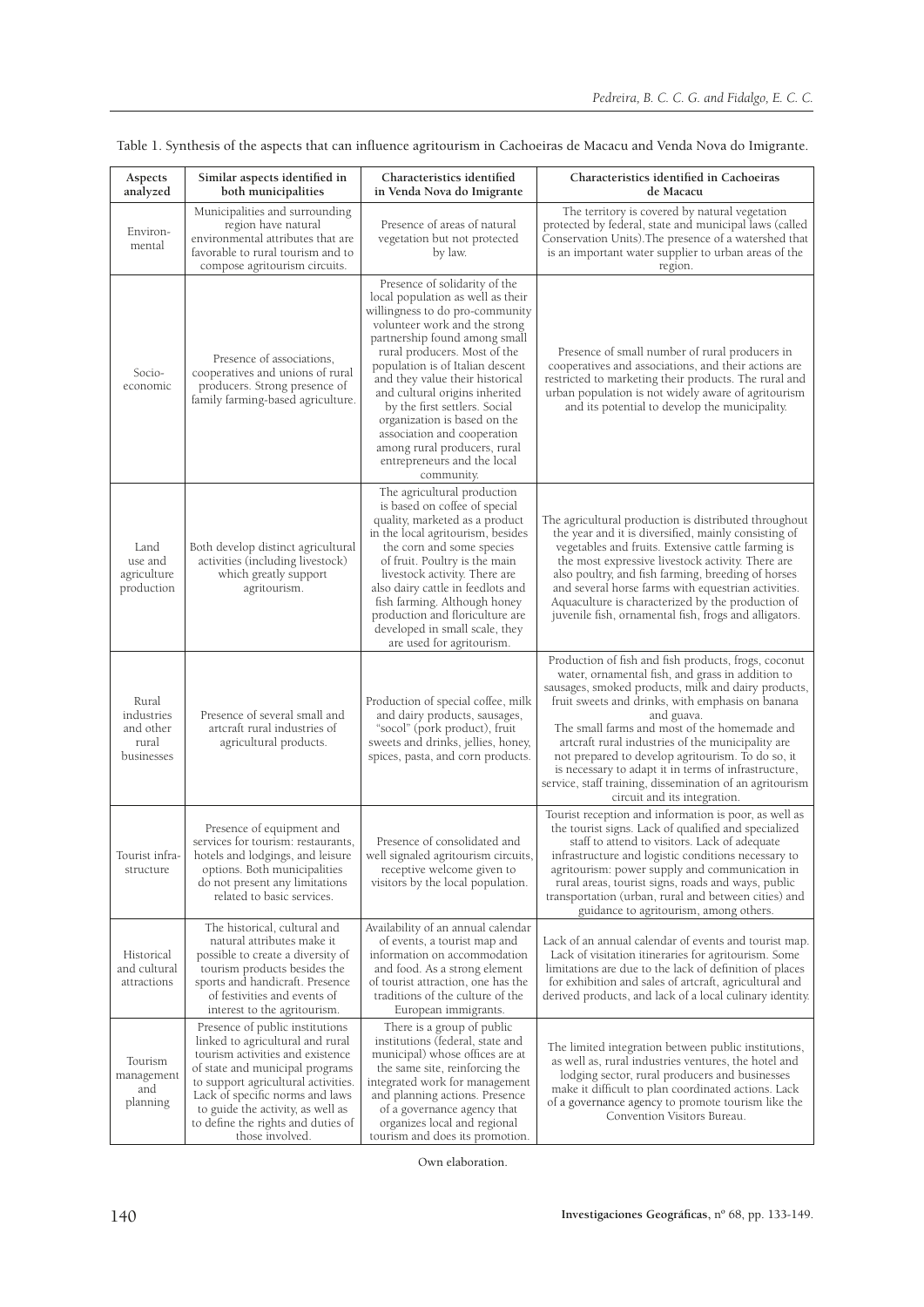## *3.1. Environmental aspects*

Considering secondary data for Cachoeiras de Macacu (Instituto Bioatlântica [Ibioatlântica], 2009; Instituto Estadual do Ambiente [INEA], 2009; COMPERJ, 2011; Universidade Federal Fluminense [UFF], 2004) and for Venda Nova do Imigrante (INCAPER, 2010b), both municipalities are similar in some environmental aspects. They have environmental resources and the municipalities can benefit from them as these resources can foster agritourism. This advantage comes from the characteristics of their natural landscape, with favorable climate and no major seasonal variations in temperature and rainfall. Other points of interest include good-quality water resources; rich biodiversity; and the scenic beauty provided by the mountains around the cities and the Atlantic Forest natural vegetation covering the territory.

Regarding the climate, the municipalities and the surrounding areas present favorable characteristics to agritourism, as their seasonality does not affect tourism projects.

These surrounding areas also present attractive environmental characteristics, increasing the possibility of interactions with other neighboring tourist cities to comprise agritourism circuits.

The analysis of the differences between the municipalities shows that Cachoeiras de Macacu is rich in good-quality water resources and stands out as a major fresh water producer. It is also an important water supplier to urban areas. In addition, much of its territory is covered by natural vegetation protected by federal, state and municipal laws (called Conservation Units). Although these characteristics are not present in Venda Nova do Imigrante, they do not seem to play a part in the success or failure of the activity.

We stress that the main restrictions to agritourism in both municipalities refer to threats to the protection of water and soil resources due to several factors, including an increase in tourist demand, inappropriate agricultural use and management, erosion and the use of agrochemicals.

## *3.2. Socioeconomic aspects*

Both municipalities show a high Human Development Index over 0.7, according to the Atlas of Human Development in Brazil (Programa das Nações Unidas para o Desenvolvimento [PNUD], Instituto de Pesquisa Econômica Aplicada [Ipea] & Fundação João Pinheiro [FJP], 2013) in the analysis of the general characteristics of health, income and education, without affecting agritourism.

A major advantage found in Venda Nova do Imigrante in comparison with Cachoeiras de Macacu is its social organization based on the cooperation among rural producers, rural entrepreneurs and the local community, which helps agritourism. The professional training and formation of community associations, which were informal and voluntary at first, were key to the success of agritourism in this municipality. Each farm or rural entrepreneur seeks to specialize in different products and services and thus, become complementary; also family farmers involved in agritourism seek to jointly publicize their products.

According to Funcke (2009), there are a small number of producers in cooperatives and associations in Cachoeiras de Macacu, and their actions are restricted to marketing their products. There are few actions to purchase inputs, search for technologies, and professional training. We noted that a significant limitation to local agritourism is the low adherence and poor performance of the producers' social organization aimed at tourism.

Cachoeiras de Macacu has approximately 60,000 inhabitants, mostly in urban areas. The service sector is the most developed and generates the largest number of jobs (Wilkinson, *et al*., 2011; 2012; SEBRAE-RJ, 2011). Despite its relevant environmental characteristics and strong presence of family farming-based agriculture, where small farms and some settlements predominate, the tourist potential of the rural region associated to agricultural and livestock production is still underexplored. The rural and urban population is not widely aware of agritourism and its potential to develop the municipality. This lack of knowledge seems to result in the local residents' little interest in the activity.

On the other hand, in Venda Nova do Imigrante, where agricultural and agribusiness activities account for a significant portion of the municipal gross domestic product [GDP], there is an effective use of its potential for agritourism. More than 50 farms work with agritourism for both visitation and sale of products from family farming-based agriculture. Its expressive family farming-based agriculture, developed on small farms, creates a favorable scenario to agritourism, generating jobs for the local people to meet the continuous demand for visitation, and thereby strengthening the local economy.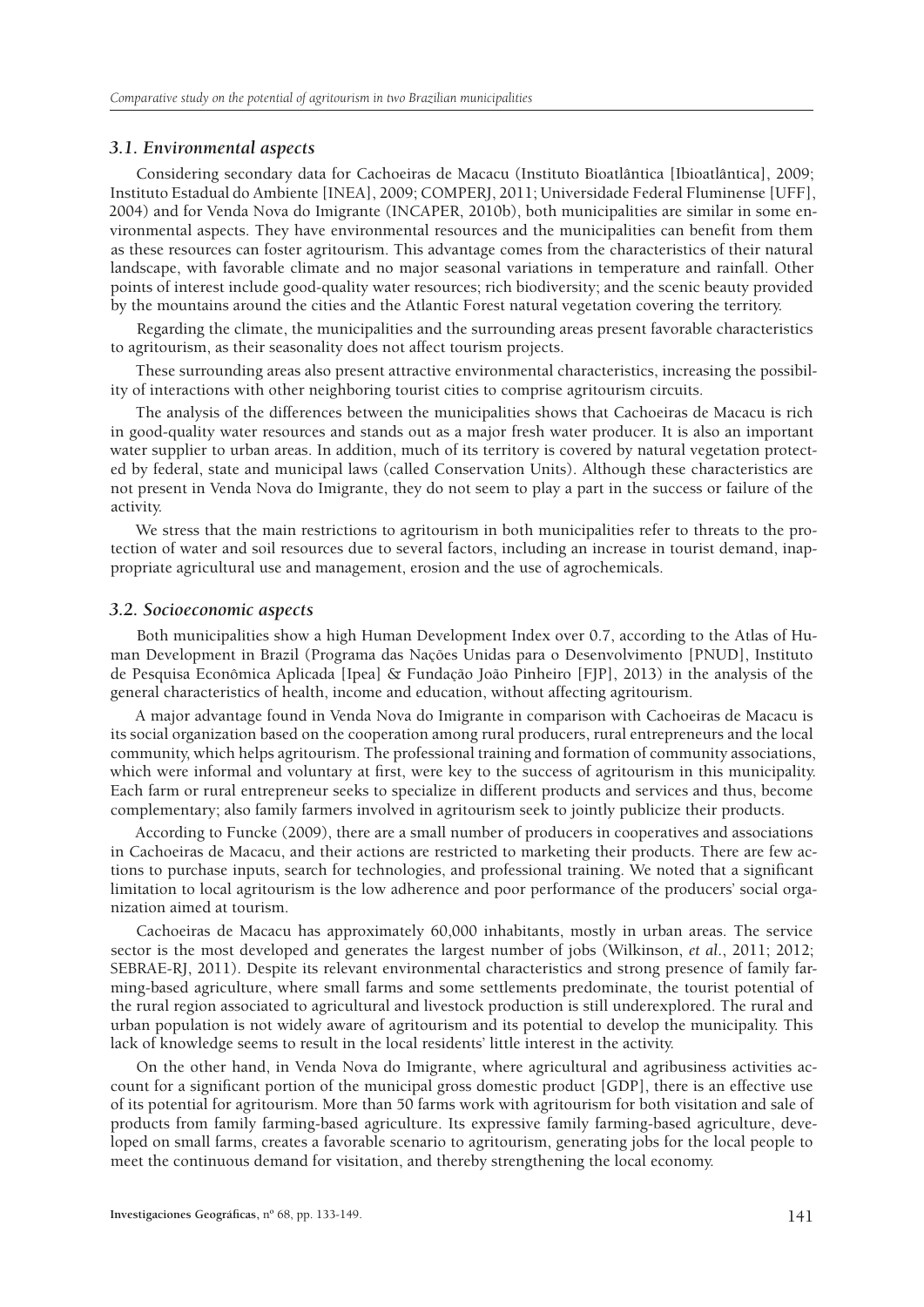The population of the municipality is approximately sixty thousand, 60% of which live in urban areas. Most of the population is of Italian descent and they value their historical and cultural origins inherited by the first settlers. The solidarity of the local population is worth highlighting, as well as their willingness to do pro-community volunteer work and the strong partnership found among small rural producers.

In Venda Nova do Imigrante these characteristics work in favor of agritourism. In this context, an association focused on leveraging this activity was created. The same was not observed in Cachoeiras de Macacu.

## *3.3. Aspects of land use and agriculture production*

Considering land ownership structure, the predominant presence of small properties of family farmers favors the development of agritourism in both municipalities studied. Also, both develop distinct agricultural activities (including livestock) which greatly support agritourism.

The production of coffee in Venda Nova do Imigrante stands out for its high quality, and it is marketed as a product of local agritourism. Corn and fruit production is also important. Considering livestock, dairy cattle are raised in feedlots, but poultry is the main activity. There are fisheries and aquaculture, but only for family consumption and tourism. Forestry, represented by the cultivated area of eucalyptus, is expanding slowly. Small-scale flower production is used for agritourism.

Cachoeiras de Macacu presents favorable characteristics for agritourism. The agricultural activities in the municipality are developed in small areas and are well distributed across the territory. There is also a diversity of products, mainly vegetables and fruits, especially guava and bananas; and livestock products, including those from aquaculture. The local calendar shows that production is well distributed throughout the seasons.

The most important livestock activity in Cachoeiras de Macacu is extensive cattle farming. Aquaculture is somewhat expressive, and includes fish farming, production of juvenile fish, ornamental fish, frogs and alligators. Poultry farming is not very expressive. There is horse breeding, several horse farms, and equestrian activities in the municipality. The area of forestry, based on eucalyptus, is slowly expanding. Floriculture is not widespread. Considering livestock activities are naturally attractive for agritourism, although these activities are present in the municipality, this potential has not been used for this purpose. It is important to mention that dams might be built in the rural area of agricultural production of Cachoeiras de Macacu.

This leads to uncertainties that could result in land use changes, and in some way, interfere with the availability of agricultural products and also modify the landscape, affecting agritourism attractiveness.

## *3.4. Aspects related to the presence of rural industries and other rural businesses*

There are various small or artcraft rural industries which process agricultural products in Cachoeiras de Macacu, in addition to other agricultural and rural businesses. These businesses produce fish and fish products; frogs; fruit sweets and drinks; milk and dairy products; sausages; smoked products; coconut water; ornamental fish; and grass.

Some offer "catch and pay" fishing. All these businesses can favor agritourism. However, the small farms and most of the homemade and artcraft rural industries of the municipality are not prepared to develop agritourism. To do so, it is necessary to adapt it in terms of infrastructure, service, staff training, dissemination of an agritourism circuit and its integration.

In Venda Nova do Imigrante there are small and artcraft rural industries of agricultural products and agritourism businesses, where different goods are produced and marketed, such as special coffee; milk and dairy products; sausages, with "socol" (pork product) as a highlight; honey; fruit sweets and drinks; spices; pasta; and corn products. All these products are local agritourism attractions.

## *3.5. Aspects related to tourist infrastructure*

Cachoeiras de Macacu and its surroundings have a reasonable road infrastructure, but the precarious conditions of the secondary roads may impair tourism. Considering the equipment and services required for tourism, there are hotels and lodgings, but simple installations are predominant. The area lacks qua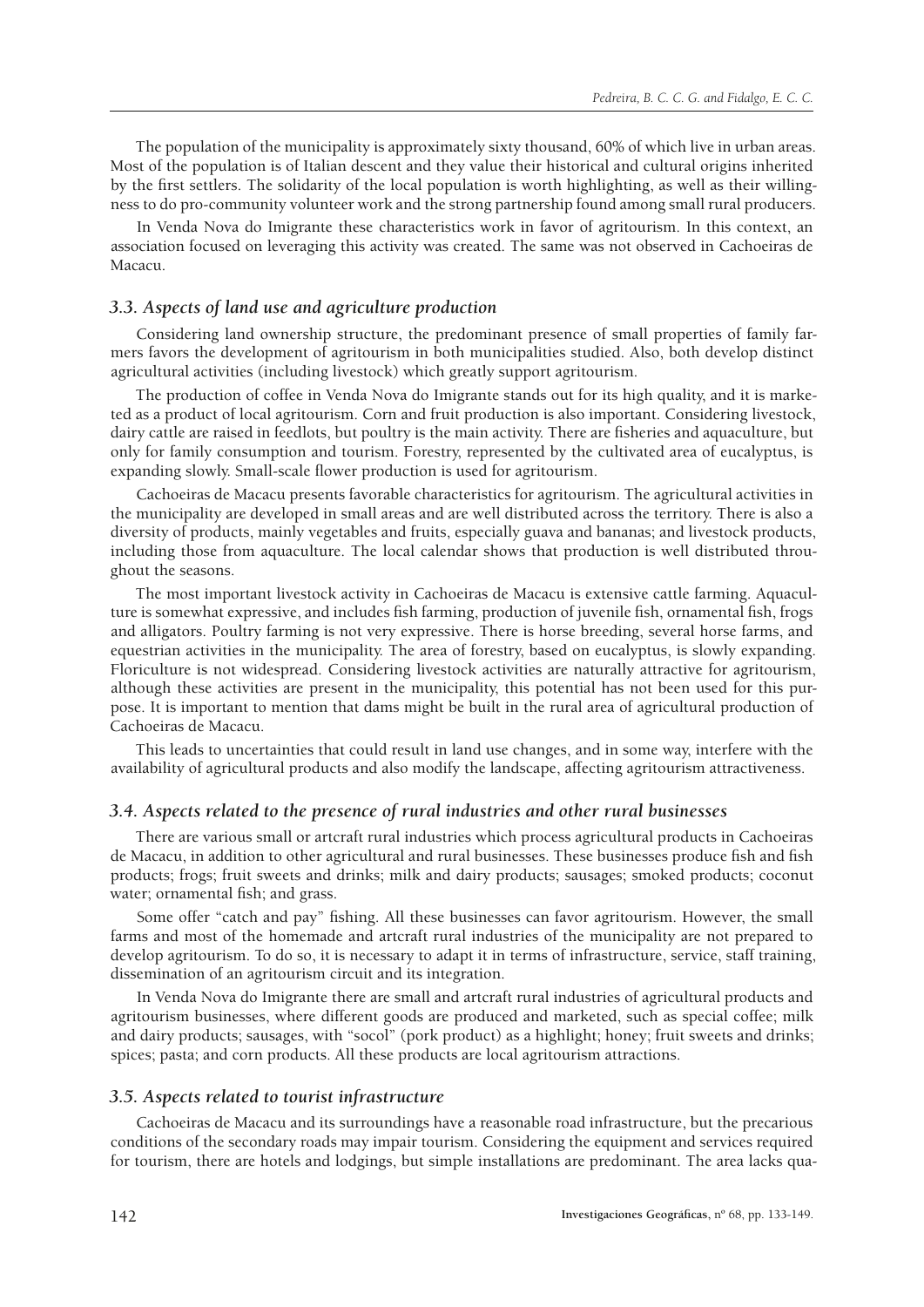lified and specialized staff to attend to visitors. Tourist reception and information is poor, as well as the tourist signs.

The so-called "one day tourism" is also common, leading to crowds of tourists in few places. The infrastructure to receive this large number of tourists is precarious causing environmental degradation. There is also an increase in the demand for lodgings and hotels due to the events and various tourist activities related to rural environment that occur in the municipality, but the demand has not been met accordingly.

There are services and equipment for tourism in Venda Nova do Imigrante: several hotels and lodgings and leisure activities, restaurants, typical food, easy access, welcoming reception by the local population. In addition, tourist signs as well as leaflets with information on agritourism are supplied by the producers who participate in the activity. Accessing the sites is easy and the agritourism circuits are well signaled, and there is a tourist map of the municipality available for visitors. The City Hall also provides information on hotels, lodgings and restaurants in an annual calendar of events. The agritouristic circuit in this municipality, with the participation of at least 20 rural properties, is yet another highlight.

Considering the basic services, both municipalities do not present any limitations.

## *3.6. Aspects related to historical and cultural attractions*

Considering this aspect, both municipalities have in common the supply of alternatives that serve as entertainment, tourism and leisure. There is also the possibility of interaction with other cities of the region through rural tourism circuits, which favor agritourism initiatives.

Venda Nova do Imigrante has various tourist products of historical and cultural nature as well as cultural events. Among these products, highlights include the artcraft made with dried parts of the coffee plant, sisal and others, and delicacies. A strong element of tourist and cultural attraction is the tradition of the European immigrants' culture, and the promotion of various events such as festivals and folk festivities, mostly associated to agritourism. One of the main attractions is the consolidated agritouristic circuits, which is part of the region's tourist route. The City Hall provides an annual calendar of events with information on all options of leisure, tourism and entertainment. The disclosure of these activities by local media has contributed strongly to the visibility of agritourism, since it began.

Highlighting the importance of circuits, there are other examples of circuits that promoted the agritourism, as the Way of the Rocks (*Caminho das Pedras*), the Welcome of the Colony (*Acolhida da Colônia*) (Turnes & Guzzati, 2015; Guzzati, Sampaio & Coriolano, 2013), and Paths of Colony (*Caminhos da Colônia*) (Tomazzoni, Bock &Simon, 2012), all them in Southern Brazil.

Cachoeiras de Macacu has historical and cultural attractions among the tourist products promoted through the cultural heritage events, including folk traditions celebrated in festivals and commemorative dates; cultural festivals (dance and music); artcraft fairs; meetings of guitar players; battles of bands and street bands. And there are festivals of agricultural production with sales of local products and animal auction, as well as several horse farms that house different activities. Also there are technical and scientific attractions which stemmed from touristic and entertainment activities that can occur in conservation units, in institutions for education, production and research, e.g. in a riding school and veterinary school farm.

Although there is a great quantity and diversity of attractions and events in Cachoeiras de Macacu's rural area, their use as tourist products is small. Some of the problems lie in the fact that Cachoeiras de Macacu does not have a steady cultural or event calendar. In addition, these attractions and events have not contributed to agritourism. Some limitations are due to the lack of definition of places for exhibition and sales of artcraft, agricultural and derived products; lack of a local culinary identity, and lack of consolidated visitation itineraries for agritourism. According to the Local Agenda 21 Program of Cachoeiras de Macacu (COMPERJ, 2011), as a general evaluation, the use of historical and cultural heritage for tourism still receives little attention from public and private institutions, which could improve the sector's growth.

#### *3.7. Aspects related to tourism management and planning*

On these aspects, the municipalities hold some similarities and differences which may have an influence on the success of agritourism.

There is a group of public institutions (federal, state and municipal) whose offices are at the same site in Venda Nova do Imigrante. This reinforces the commitment of public power to agritourism. At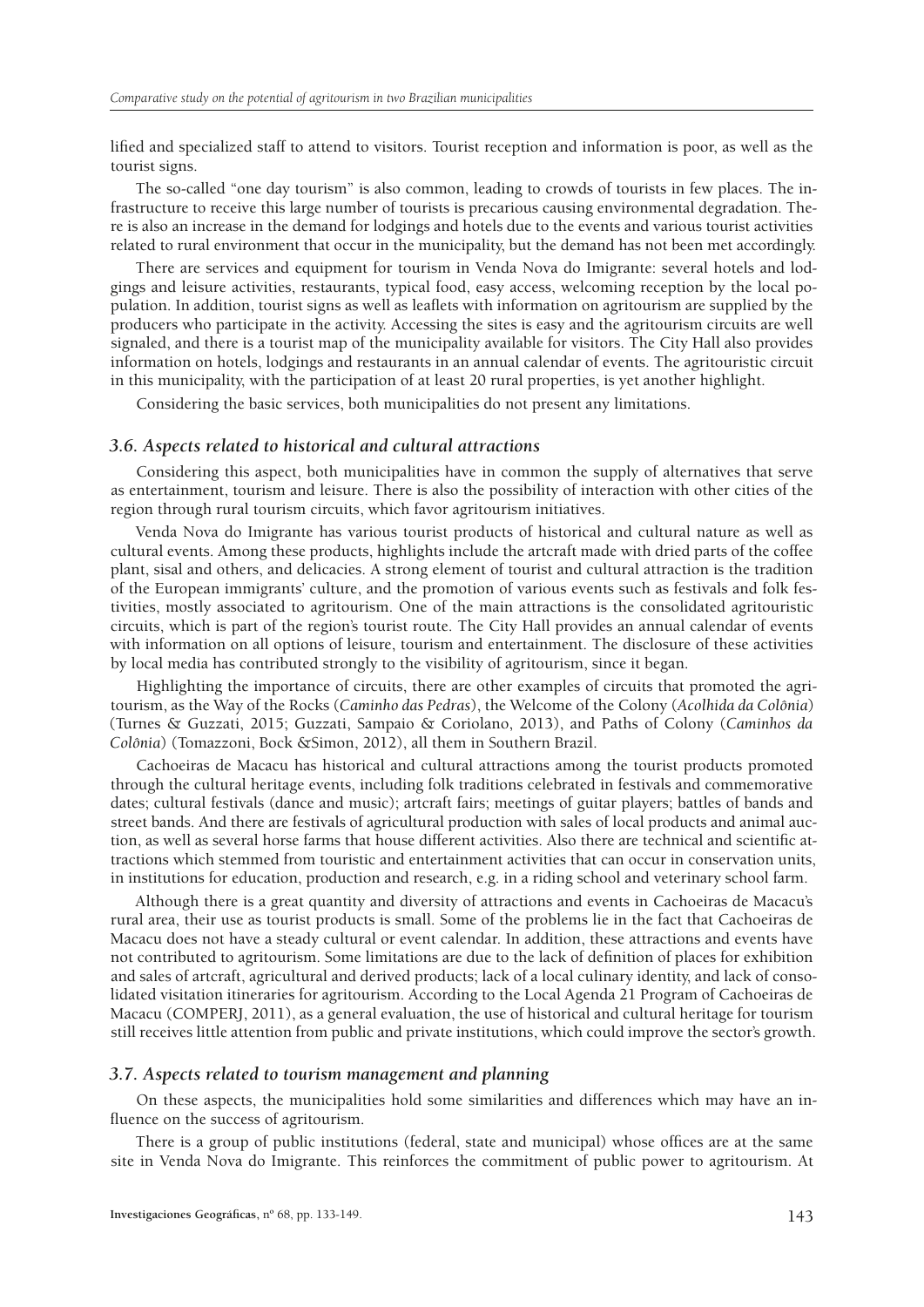federal level there are the Ministry of Agriculture, Livestock and Food Supply [MAPA] and the Ministry of Agrarian Development [MDA]; at state level, there is the INCAPER; and there is the Department of Agriculture, Supply, Livestock, Aquaculture and Fisheries at municipal level. The interviews carried out in all these institutions showed their relationship with the local agritourism.

INCAPER promotes initiatives to boost rural tourism, such as the preservation of rural landscapes, the recovery of local landscape potential, incentives to improve property appearance and maintenance of rural characteristics. It develops the Program of Technical Assistance and Rural Extension [PROATER] in the municipality which is a management tool and takes on the challenge of contributing with the sustainable development of small family farming. The focus of the technical assistance and rural extension agents is to improve the quality of life of the small family farmers.

In addition to INCAPER, the SEBRAE-ES operates activities which promote agritourism and training in the municipality.

The Department of Agriculture, Supply, Livestock, Aquaculture and Fisheries works along with IN-CAPER and the Union of Rural Workers of Venda Nova do Imigrante to organize the Small Family Farming Fair. The Department of Tourism, Sports and Leisure acts directly to support rural tourism and agritourism, with various actions to foster the creation, development and dissemination of activities linked to local agritourism, such as tours, exhibitions, fairs, festivals and others. The Municipal Master Plan contributes to plan and manage agritourism as it defines zones with the potential for rural tourism and agritourism – it also establishes guidelines for these activities in the municipality.

The Convention Visitors Bureau is another important element to promote agritourism in Venda Nova do Imigrante. It is a governance agency that organizes local and regional tourist and agritouristic tours, and it is responsible for their dissemination and promotion.

Despite the many favorable conditions, the public and private initiatives of the municipality still need to advance in order to improve conditions to develop agritourism.

Tourism management in Cachoeiras de Macacu has been carried out mainly through initiatives with the direct or indirect participation of local or state public institutions aimed at supporting activities of the agricultural and tourism sector. Other institutions also participate aiming to interact with other social actors such as public managers, several associations, organized groups and the community. Also in this municipality, the interviews carried out in the local institutions allowed to show their relation with the agritourism.

The following public federal programs are present in Cachoeiras de Macacu: the National Program for the Strengthening of Family Farming [PRONAF] which provides funding for individual or collective projects that generate income for family farmers and settlers of the national agrarian reform program: the National School Food Program [PNAE] which calls for part of the resources to be used to purchase food from small family farms and rural family entrepreneurs; and the Rural Tourism in Family Agriculture Program – Rural Tourism Network in Family Agriculture [Rede Traf] which aims to promote sustainable rural development by implementing and strengthening tourism activities integrated with local productive arrangements, improving life conditions by helping to provide income and work. Some small family farmers of Cachoeiras de Macacu participate in these programs.

The state institutions are the most active in the municipality, such as the EMATER-Rio, with a technical staff working at its local office. But, EMATER-Rio has not provided effective actions focused on agritourism with the rural producers of the municipality yet.

Projects for rural tourism initiatives are being developed in the surrounding region of Cachoeiras de Macacu supported by SEBRAE-RJ to assist the development of small tourist businesses by carrying out individual actions and collective projects. But, there are no specific actions aimed at rural tourism in the municipality yet. However, there is a partnership between the Commercial and Business Association of Cachoeiras de Macacu [ACECAM] and SEBRAE-RJ, which, through the Empreender State Program, works to mobilize local entrepreneurs of the hotel and lodging sector to develop it, thus helping agritourism.

Other initiatives: the Prosperar Program created by Rio de Janeiro Government to support family-based rural industries to which many small rural farmers are linked; the Rio de Janeiro State Artcraft Program, which has been developed in partnership with the Rio de Janeiro State Tourism Company [TurisRio] and several other institutions; and the Rio de Janeiro State Sustainable Rural Development Project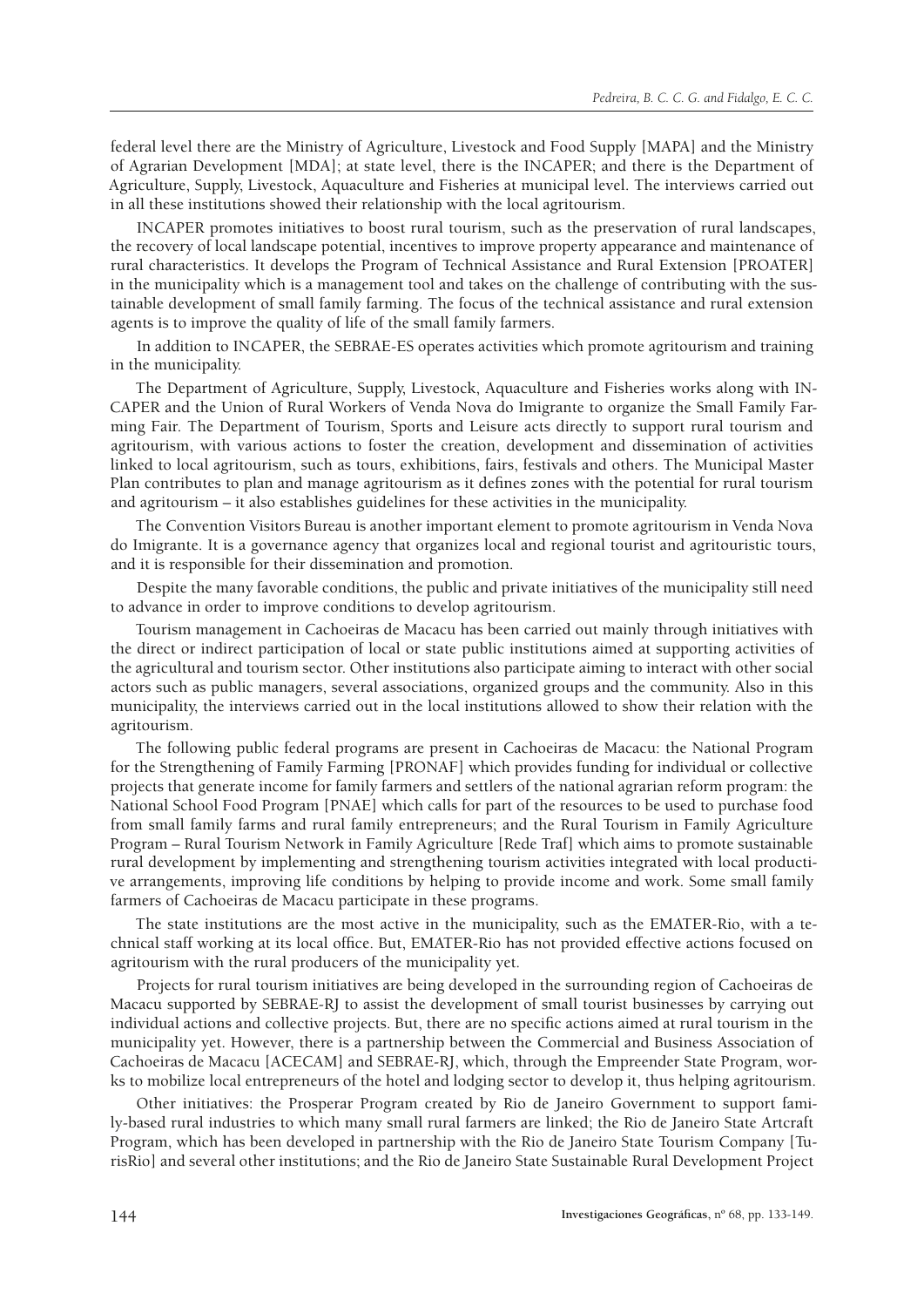[Rio Rural], which faces the major challenge of improving quality of life in rural areas, supporting the income increase for rural producers as well as the conservation of natural resources.

The Strategic Master Plan of Cachoeiras de Macacu (Lei Municipal n. 1.653/2006) calls for measures to support tourism and local territorial planning, establishing tourist centers and agritourism areas – the master plan has been revised since 2013. Although they are in the municipal planning, these centers and areas have not left the drawing board yet.

The Macatur Foundation, an executive branch of the Department of Tourism, Environment and Urbanism of Cachoeiras de Macacu, works to promote the municipality and its attractions in order to foster tourism mainly based on local natural resources. However, there are no specific initiatives for the development of agritourism. There is also no tourism-oriented instance of governance in the municipality, such as the Convention Visitors Bureau, although attempts have been made to implement it, but without success.

The Municipal Tourism Council is being reactivated, but its activity focused on agritourism is not significant.

The Department of Agriculture, Fisheries, Supply and Regional Development does not include agritourism in its activities with the local producers.

Considering the municipal public programs, we can highlight the Municipal Program of Small Rural Industries Support [Agroindustrializando] and Agenda 21 of Cachoeiras de Macacu, which aims at the sustainable development. This set of public programs in the municipality can contribute to the development of sustainable rural tourism.

Cachoeiras de Macacu presents many characteristics that favor agritourism involving small family farmers and local community. A current positive factor that aids the development of local agritourism is the efforts to enhance tourism management by means of initiatives and direct and indirect contributions. These efforts are put forth by the municipal government (the City Hall and the Department of Tourism) as well as state institutions such as EMATER-Rio and SEBRAE-RJ. However, there are several obstacles, such as those regarding tourism management and planning.

We also stress obstacles that impair adequate infrastructure and logistic conditions necessary to agritourism: power supply and communication in rural areas, tourist signs, roads and ways, public transportation (urban, rural and between cities) and guidance to agritourism, among others.

Another weakness is the limited integration between rural industries ventures, the hotel and lodging sector, rural producers and businesses making it difficult to plan coordinated actions. As pointed out in the Agenda 21 (COMPERJ, 2011), sustainable tourist businesses employ and provide training to the local residents, but locally produced goods and also use local services.

One aspect that limits agritourism is the lack of specific norms and legislation to guide and organize the activity in both municipalities and the surrounding regions, as well as to define the rights and duties of those involved. Also at national level in Brazil there is no specific legislation that regulates agritourism, while in Italy, for example, there is the National Legal Framework for Agritourism, and in Spain, the activity is regulated at the regional level (Streifeneder, 2016).

#### **4. Discussion**

Although the adopted strategy for data collection was different for each municipality, we could analyze and compare the conditions that can promote agritourism (potentialities and limitations) in these municipalities, since all aspects previously selected were considered in both.

Other studies also considered the same aspects analyzed here to identify their influence on agritourism activity in different regions of Brazil and abroad, reinforcing their relevance.

The results have shown that the existence of rural areas with potential to develop agritourism is a required condition, but does not guarantee the activity will be successful.

In sum, the main characteristics that favor the activity presented by both municipalities are: the natural attributes of the rural landscape; the historical and cultural attractions; the presence of family farming with diversified production; the presence of small or artcraft rural industries; the agritourism infrastructure; and the potential for tourism found in both regions.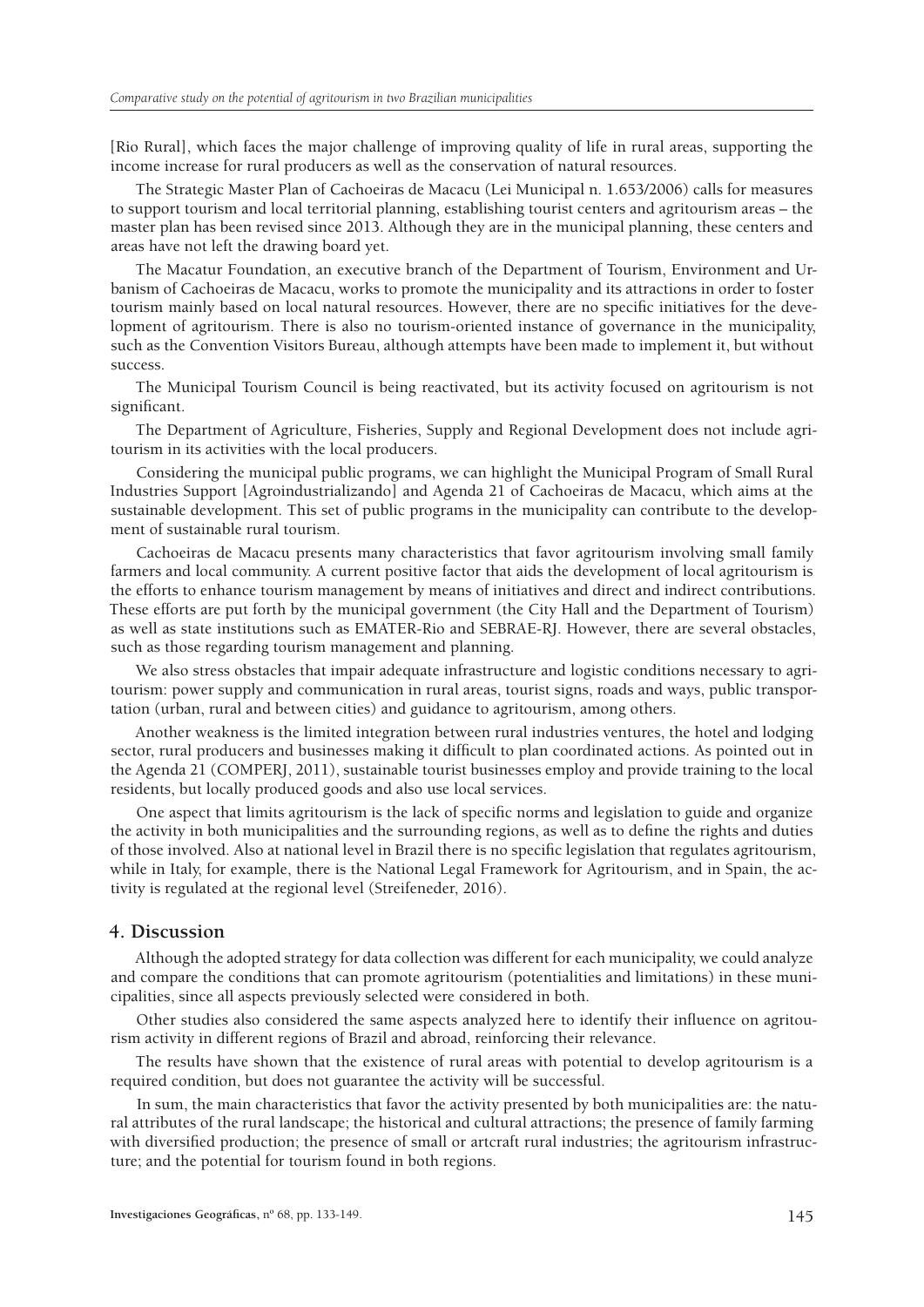Although these characteristics are common to both municipalities, their use to boost agritourism is different, and so is the effective implantation of the activity.

The differences observed between the municipalities may have led to its success or limited it. Considering Venda Nova do Imigrante, the conditions that favor agritourism are: the capacity of small farmers to associate around agritourism; the specific proposals and strategies to develop agritourism by the municipal and state management which attract other supporting institutions; the presence of a consolidated agritourism circuit part of the region's tourist route; the publicity received by the city and its tourist attractions, as well as the offer of tourist information; and the valorization of the local culture adding to agritourism.

The fact that the rural and urban population is not widely aware of agritourism, showing little interest in the activity, is one aspect that limits its development in Cachoeiras de Macacu. The limited integration between rural industries, the hotel and lodging sector, rural producers and businesses makes it difficult to plan coordinate actions. Although there are some attractions and events in rural area, they have not contributed to the agritourism and its products. The absence of visitation itineraries, a cultural or event calendar, tourist signs, and guidance to agritourism are consequences of lack of planning and organization for this activity.

Aspects that limit the activity in both municipalities are the lack of specific norms and legislation to guide and organize agritourism, and the threats to the environment due to inappropriate management of natural resource use.

The comparative analysis between both municipalities led to the identification of the factors that affect agritourism, yielding benefits or constraints to its development.

# **5. Conclusions**

The results of this work allowed to identify important aspects for the development of agritourism in the municipalities of Cachoeiras de Macacu and Venda Nova do Imigrante, Southeastern Brazil. Although the analysis has been restricted to two municipalities, it reflects similar conditions, noticed in several other municipalities in that region.

The surveyed data sources were diverse due to the lack of organized, updated and available data on tourism and, especially on rural tourism and agritourism. The gathered information relied on the search from different sources, actors and institutions, therefore, the data did not come from standardized and continuous records. This fact required an effort both for data collection and for its organization and synthesis.

Although there could be gaps in the results of this study, the gathered information allowed to point out the aspects that can improve or limit agritourism in both municipalities and, based on them, to analyze the potentialities and limitations for the development of the activity.

# **References**

Andrade, H. K. (2007). Impactos da Aquicultura no Turismo.Vitória: SEBRAE-ES. Retrieved from [http://www.](http://www.bibliotecas.sebrae.com.br/chronus/ARQUIVOS_CHRONUS/bds/bds.nsf/0296D929E95196B0832573A30048910F/$File/NT00037326.pdf) [bibliotecas.sebrae.com.br/chronus/ARQUIVOS\\_CHRONUS/bds/bds.nsf/0296D929E95196B083](http://www.bibliotecas.sebrae.com.br/chronus/ARQUIVOS_CHRONUS/bds/bds.nsf/0296D929E95196B0832573A30048910F/$File/NT00037326.pdf) [2573A30048910F/\\$File/NT00037326.pdf](http://www.bibliotecas.sebrae.com.br/chronus/ARQUIVOS_CHRONUS/bds/bds.nsf/0296D929E95196B0832573A30048910F/$File/NT00037326.pdf)

Aranha, R. C. & Guerra, A. J. T. (Org.) (2014). *Geografia aplicada ao turismo*. São Paulo: Oficina de Textos.

- Associazione Italiana per l'Agricoltura Biologica. [AIAB]. (2000). Formazione Eco-Turismo: Progetto Leonardo da Vinci. Retrieved from [http://cc.bingj.com/cache.aspx?q=progetto+leonardo+forma](http://cc.bingj.com/cache.aspx?q=progetto+leonardo+formazione+ecoturismi+AIAB&d=4844845089948898&mkt=pt-BR&setlang=pt-BR&w=SyrUasyGqy-bLiuVImrawRK5Ywh3z_X_) [zione+ecoturismi+AIAB&d=4844845089948898&mkt=pt-BR&setlang=pt-BR&w=SyrUasyGqy](http://cc.bingj.com/cache.aspx?q=progetto+leonardo+formazione+ecoturismi+AIAB&d=4844845089948898&mkt=pt-BR&setlang=pt-BR&w=SyrUasyGqy-bLiuVImrawRK5Ywh3z_X_)[bLiuVImrawRK5Ywh3z\\_X\\_](http://cc.bingj.com/cache.aspx?q=progetto+leonardo+formazione+ecoturismi+AIAB&d=4844845089948898&mkt=pt-BR&setlang=pt-BR&w=SyrUasyGqy-bLiuVImrawRK5Ywh3z_X_)
- Boullón, R. C. (1994). *Planificación del espacio turistico*. México, DF: Editorial Trillas.
- Boullón, R. C. (1999). *Las actividades turísticas y recreacionales*: *el hombre como protagonista*. México, DF: Editorial Trillas.
- Calatrava, J. (2009). *La multifuncionalidade de la agricultura: implicaciones para el análisis de los sistemas agrarios*. In: S. Sayadi & C. Parra (Eds.). Multifuncionalidad agraria, desarrolho rural y políticas públicas: nuevos desafíos para la agricultura. (Chap. 2, pp. 45-63). Sevilha: Junta de Andalucía. Instituto de Investigación y Formación Agraria y Pesquera Consejería de Agricultura y Pesca. Retrieve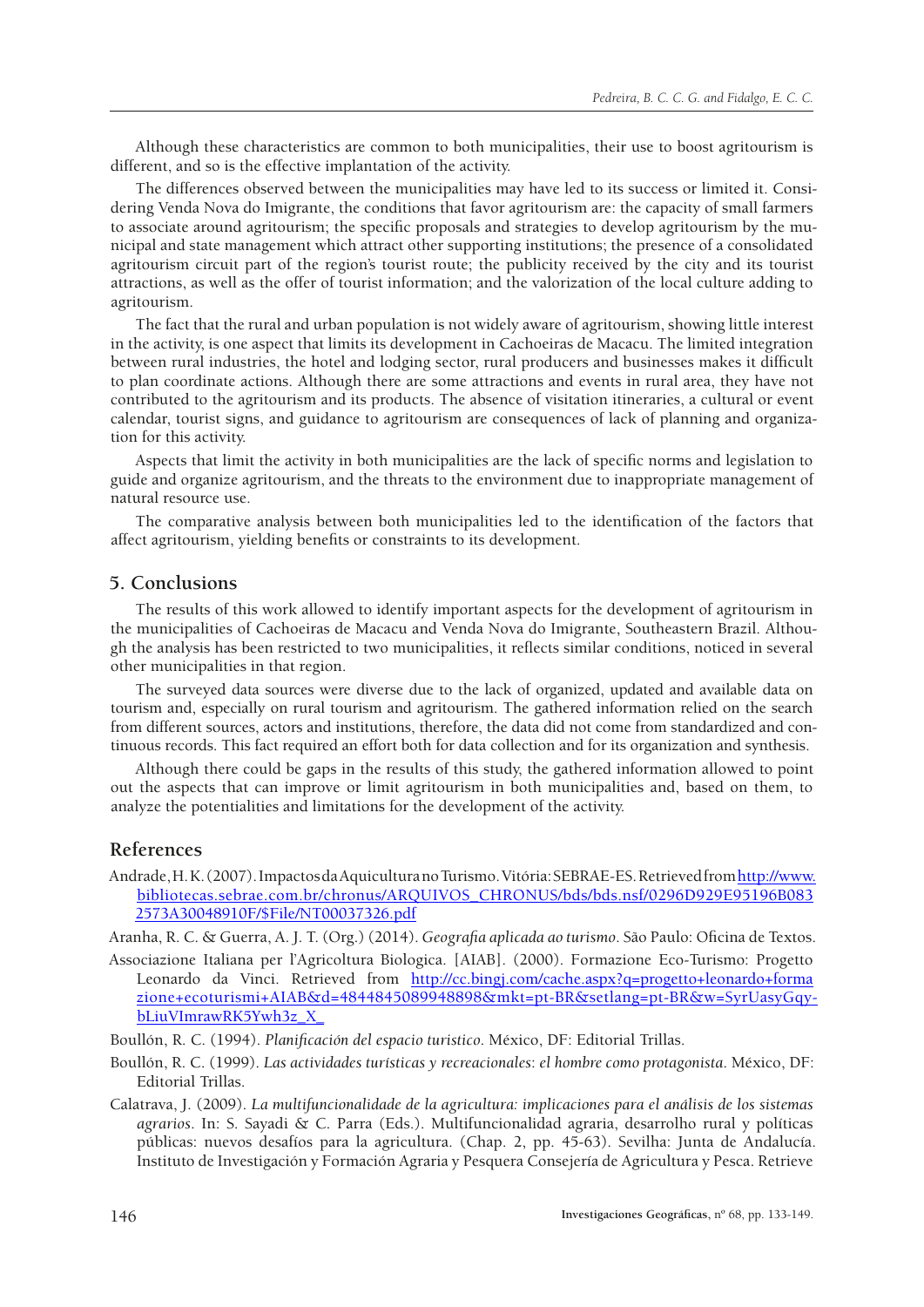from [http://www.juntadeandalucia.es/export/drupaljda/1337160963Multifuncionalidad\\_agraria\\_](http://www.juntadeandalucia.es/export/drupaljda/1337160963Multifuncionalidad_agraria_completo.pdf) [completo.pdf](http://www.juntadeandalucia.es/export/drupaljda/1337160963Multifuncionalidad_agraria_completo.pdf)

- Campanhola, C. A. (2001). Sustentabilidade do novo rural brasileiro. *II Seminário sobre o Novo Rural Brasileiro.* Campinas: Instituto de Economia Núcleo de Economia Agrícola/Universidade de Campinas.
- Complexo Petroquímico do Rio de Janeiro [COMPERJ]. (2011) Agenda 21 Local de Cachoeiras de Macacu. Rio de Janeiro: Petrobrás, Ministério do Meio Ambiente, Secretaria de Estado do Ambiente (RJ). Retrieved from <https://pt.scribd.com/doc/312424558/Agenda-21-Cachoeiras-de-Macacu-pdf>
- Dale, P. J. (2001). *Novas dimensões da ruralidade: turismo e desenvolvimento territorial.* (Dissertação de mestrado). Universidade de São Paulo.
- Funcke, A. L. (2009). *Estudo de Localização do Arranjo Produtivo Local (APL) da Banana como Estratégia de Desenvolvimento Territorial no Estado do Rio de Janeiro.* (Dissertação de mestrado). Universidade Federal Rural do Rio de Janeiro.
- Gerlach, F. R.; Batalha, M. O.; Mendonça, M. C. A. (2010). Impactos da combinação associativismo e agroturismo sobre o agronegócio: Uma experiência em Venda Nova do Imigrante-ES. *Coletânia de Artigos Científicos, 1* (1). Retrieved from [https://www.researchgate.net/profile/Mario\\_Batalha/](https://www.researchgate.net/profile/Mario_Batalha/publication/268177023_IMPACTOS_DA_COMBINACAO_ASSOCIATIVISMO_E_AGROTURISMO_SOBRE_O_AGRONEGOCIO_Uma_experiencia_em_Venda_Nova_do_Imigrante_-ES/links/5471c9890cf2d67fc03453fd/IMPACTOS-DA-COMBINACAO-ASSOCIATIVISMO-E-AGROTURISMO-SOBRE-O-AGRONEGOCIO-Uma-experiencia-em-Venda-Nova-do-Imigrante-ES.pdf) [publication/268177023\\_IMPACTOS\\_DA\\_COMBINACAO\\_ASSOCIATIVISMO\\_E\\_AGROTURISMO\\_](https://www.researchgate.net/profile/Mario_Batalha/publication/268177023_IMPACTOS_DA_COMBINACAO_ASSOCIATIVISMO_E_AGROTURISMO_SOBRE_O_AGRONEGOCIO_Uma_experiencia_em_Venda_Nova_do_Imigrante_-ES/links/5471c9890cf2d67fc03453fd/IMPACTOS-DA-COMBINACAO-ASSOCIATIVISMO-E-AGROTURISMO-SOBRE-O-AGRONEGOCIO-Uma-experiencia-em-Venda-Nova-do-Imigrante-ES.pdf) [SOBRE\\_O\\_AGRONEGOCIO\\_Uma\\_experiencia\\_em\\_Venda\\_Nova\\_do\\_Imigrante\\_-ES/](https://www.researchgate.net/profile/Mario_Batalha/publication/268177023_IMPACTOS_DA_COMBINACAO_ASSOCIATIVISMO_E_AGROTURISMO_SOBRE_O_AGRONEGOCIO_Uma_experiencia_em_Venda_Nova_do_Imigrante_-ES/links/5471c9890cf2d67fc03453fd/IMPACTOS-DA-COMBINACAO-ASSOCIATIVISMO-E-AGROTURISMO-SOBRE-O-AGRONEGOCIO-Uma-experiencia-em-Venda-Nova-do-Imigrante-ES.pdf) [links/5471c9890cf2d67fc03453fd/IMPACTOS-DA-COMBINACAO-ASSOCIATIVISMO-E-](https://www.researchgate.net/profile/Mario_Batalha/publication/268177023_IMPACTOS_DA_COMBINACAO_ASSOCIATIVISMO_E_AGROTURISMO_SOBRE_O_AGRONEGOCIO_Uma_experiencia_em_Venda_Nova_do_Imigrante_-ES/links/5471c9890cf2d67fc03453fd/IMPACTOS-DA-COMBINACAO-ASSOCIATIVISMO-E-AGROTURISMO-SOBRE-O-AGRONEGOCIO-Uma-experiencia-em-Venda-Nova-do-Imigrante-ES.pdf)[AGROTURISMO-SOBRE-O-AGRONEGOCIO-Uma-experiencia-em-Venda-Nova-do-Imigrante-ES.pdf](https://www.researchgate.net/profile/Mario_Batalha/publication/268177023_IMPACTOS_DA_COMBINACAO_ASSOCIATIVISMO_E_AGROTURISMO_SOBRE_O_AGRONEGOCIO_Uma_experiencia_em_Venda_Nova_do_Imigrante_-ES/links/5471c9890cf2d67fc03453fd/IMPACTOS-DA-COMBINACAO-ASSOCIATIVISMO-E-AGROTURISMO-SOBRE-O-AGRONEGOCIO-Uma-experiencia-em-Venda-Nova-do-Imigrante-ES.pdf)
- Gómez Orea, D. (1994). *Ordenación del territorio: una aproximación desde el médio físico.* Madrid: Instituto Tecnológico Geominero de España.
- Guzzatti, T. C. (2003). *O agroturismo como instrumento de desenvolvimento rural: sistematização e análise das estratégias utilizadas para a implantação de um programa de agroturismo nas encostas da serra geral catarinense*. (Dissertação de mestrado). Universidade Federal de Santa Catarina. Retrieved from <https://repositorio.ufsc.br/bitstream/handle/123456789/86515/224501.pdf?sequence=1>
- Guzzatti, T. C., Sampaio, C. A. C. & Coriolano, L. N. M. T. (2013). Turismo de base comunitária em territórios rurais: caso da Associação de Agroturismo Acolhida na Colônia (SC). *Revista Brasileira de Ecoturismo*. 6 (1), 93-106. Retrieved from [http://www.sbecotur.org.br/rbecotur/seer/index.php/](http://www.sbecotur.org.br/rbecotur/seer/index.php/ecoturismo/article/viewFile/609/415) [ecoturismo/article/viewFile/609/415](http://www.sbecotur.org.br/rbecotur/seer/index.php/ecoturismo/article/viewFile/609/415)
- Instituto Bioatlântica [Ibioatlântica]. (2009). *Plano de Manejo APA da bacia do rio Macacu*. Rio de Janeiro: Instituto BioAtlântica.
- Instituto Capixaba de Pesquisa, Assistência Técnica e Extensão Rural [INCAPER]. (2010a). Incaper: 10 anos de integração pesquisa-extensão. *Incaper em Revista. 1*(1), 106-109. Retrieved from [https://](https://pt.scribd.com/document/312757157/Incaper-Em-Revista-Volume-1) [pt.scribd.com/document/312757157/Incaper-Em-Revista-Volume-1](https://pt.scribd.com/document/312757157/Incaper-Em-Revista-Volume-1)
- Instituto Capixaba de Pesquisa, Assistência Técnica e Extensão Rural [INCAPER]. (2010b). *Programa de Assistência Técnica e Extensão Rural 2011-2013:* Venda Nova do Imigrante. Retrieved from [https://](https://incaper.es.gov.br/media/incaper/proater/municipios/Centro_cerrano/Venda_Nova.pdf) [incaper.es.gov.br/media/incaper/proater/municipios/Centro\\_cerrano/Venda\\_Nova.pdf](https://incaper.es.gov.br/media/incaper/proater/municipios/Centro_cerrano/Venda_Nova.pdf)
- Instituto Estadual do Ambiente [INEA]. (2009). *Plano de Manejo do Parque dos Três Picos*. Rio de Janeiro: Instituto Estadual do Ambiente. (1ª. revisão). Retrieved from [http://200.20.53.3:8081/cs/groups/](http://200.20.53.3:8081/cs/groups/public/documents/document/zwew/mde5/~edisp/inea0019756.pdf) [public/documents/document/zwew/mde5/~edisp/inea0019756.pdf](http://200.20.53.3:8081/cs/groups/public/documents/document/zwew/mde5/~edisp/inea0019756.pdf)
- Instituto Interamericano de Cooperación para la Agricultura [IICA]. (2009). *Diagnóstico de Turismo Rural en el Brasil: un concepto en construcción*. Retrieved from <http://repiica.iica.int/docs/b3708e/b3708e.pdf>
- Lacche, F. (2000). *Guida Agli Agriturism Bioecologici. Le Guide di Natura & Salute. Bolonha: Tecniche* Nuove.
- *Lei n. 11.326/2006*. (2006). Estabelece as diretrizes para a formulação da Política Nacional da Agricultura Familiar e Empreendimentos Familiares Rurais. Retrieved from [http://www.planalto.gov.br/ccivil\\_03/\\_](http://www.planalto.gov.br/ccivil_03/_Ato2004-2006/2006/Lei/L11326.htm) [Ato2004-2006/2006/Lei/L11326.htm](http://www.planalto.gov.br/ccivil_03/_Ato2004-2006/2006/Lei/L11326.htm)
- *Lei Municipal n. 1.653/2006*. (2006). Dispõe sobre o Plano Diretor Estratégico do Município de Cachoeiras de Macacu. Cachoeiras de Macacu. Retrieved from [http://www.cachoeirasdemacacu.rj.gov.br/DO/](http://www.cachoeirasdemacacu.rj.gov.br/DO/lei_1653_parte_01.pdf) [lei\\_1653\\_parte\\_01.pdf](http://www.cachoeirasdemacacu.rj.gov.br/DO/lei_1653_parte_01.pdf)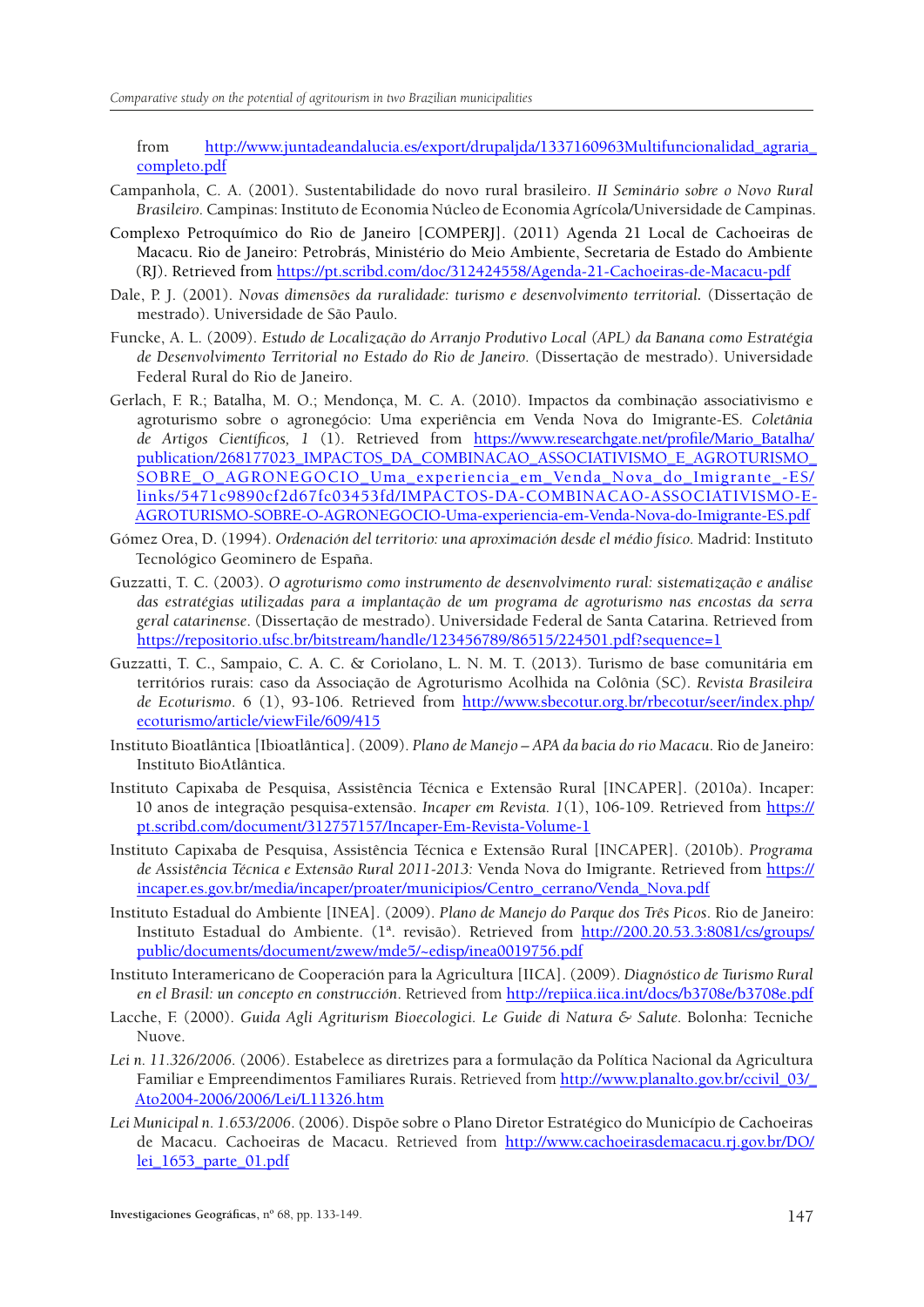- Lima, I.M.A. & Matias, M. (1999). A cultura no contexto do turismo no espaço rural brasileiro. In C. G. S. Oliveira (Ed.), *Anais do I Congresso Brasileiro de Turismo Rural: turismo no espaço rural brasileiro.* (pp. 99-112). Piracicaba: FEALQ.
- Lupi, C.; Giaccio, V., Mastronardi, L., Gianelli, A & Scardera, A. (2017). Exploring the features of agritourism and its contribution to rural development in Italy. *Land Use Policy*. 64, 383-390. [https://](https://doi.org/10.1016/j.landusepol.2017.03.002) [doi.org/10.1016/j.landusepol.2017.03.002](https://doi.org/10.1016/j.landusepol.2017.03.002)
- Martins, D. F. Q., Pasquali, R. & Ribeiro, A. L. R. (2010). Planejamento do turismo rural na região de Cáceres, MT. In *Anais do VII Congresso Brasileiro de Turismo Rural: o turismo rural e as territorialidades na perspectiva do campo e da cidade*, Presidente Prudente.
- Ministério do Turismo. (2004). *Diretrizes para o desenvolvimento do turismo rural: Brasil.* Brasil. Brasília, DF: Ministério do Turismo. Retrieved from [http://www.turismo.gov.br/sites/default/turismo/o\\_ministerio/](http://www.turismo.gov.br/sites/default/turismo/o_ministerio/publicacoes/downloads_publicacoes/Diretrizes_Desenvolvimento_Turismo_Rural.pdf) [publicacoes/downloads\\_publicacoes/Diretrizes\\_Desenvolvimento\\_Turismo\\_Rural.pdf](http://www.turismo.gov.br/sites/default/turismo/o_ministerio/publicacoes/downloads_publicacoes/Diretrizes_Desenvolvimento_Turismo_Rural.pdf)
- Ministério do Turismo. (2010). *Turismo rural: orientações básicas*. Brasília, DF: Ministério do Turismo. Retrieved from [http://www.turismo.gov.br/sites/default/turismo/o\\_ministerio/publicacoes/downloads\\_](http://www.turismo.gov.br/sites/default/turismo/o_ministerio/publicacoes/downloads_publicacoes/Turismo_Rural_Versxo_Final_IMPRESSxO_.pdf) [publicacoes/Turismo\\_Rural\\_Versxo\\_Final\\_IMPRESSxO\\_.pdf](http://www.turismo.gov.br/sites/default/turismo/o_ministerio/publicacoes/downloads_publicacoes/Turismo_Rural_Versxo_Final_IMPRESSxO_.pdf)
- Moraes, W. V., Ribeiro, G. A. & Emmendoerfer, M. L. (2013) Ensaio de uma metodologia com indicadores para o turismo de base comunitária: o caso do Território da Serra do Brigadeiro – Brasil. *Revista de Turismo y Patrimonio Cultural*, *11*(2), 297-312. <https://doi.org/10.25145/j.pasos.2013.11.019>
- Pedreira, B. C. C. G., Fidalgo, E. C. C., Jesus, I. R. D., Pocidonio, E.A.L., & Carneiro, M. J. T. (2012). Aspectos do agroturismo desenvolvido em Venda Nova do Imigrante (ES) em subsídio ao levantamento do potencial agroturístico de Cachoeiras de Macacu (RJ). *Documentos,* (147). Retrieved from [https://](https://ainfo.cnptia.embrapa.br/digital/bitstream/item/104935/1/DOC-147-Aspectos-Agroturismo.pdf) [ainfo.cnptia.embrapa.br/digital/bitstream/item/104935/1/DOC-147-Aspectos-Agroturismo.pdf](https://ainfo.cnptia.embrapa.br/digital/bitstream/item/104935/1/DOC-147-Aspectos-Agroturismo.pdf)
- Pedreira, B.C.C.G., Santos, R.F., & Pocidonio, E.A.L. (2013). Indicadores para selecionar áreas agroturísticas: o desempenho dos atributos agropecuários, turísticos e de conservação ambiental. *Revista Brasileira de Ecoturismo*, *6* (2), 400-413. Retrieved from [http://www.sbecotur.org.br/rbecotur/](http://www.sbecotur.org.br/rbecotur/seer/index.php/ecoturismo/article/view/394%20/465) [seer/index.php/ecoturismo/article/view/394 /465](http://www.sbecotur.org.br/rbecotur/seer/index.php/ecoturismo/article/view/394%20/465)
- Pedreira, B. C. C. G., Fidalgo, E. C. C., Araújo, F. C., Jesus, I. R. D., & Pocidonio, E.A.L. (2014a). Aliança entre agroturismo e agricultura familiar em Cachoeiras de Macacu: potencialidades e limitações. *Documentos,* (172). Retrieved from [http://ainfo.cnptia.embrapa.br/digital/bitstream/item/145020/1/](http://ainfo.cnptia.embrapa.br/digital/bitstream/item/145020/1/Doc-172-Alianca-Agroturismo.pdf) [Doc-172-Alianca-Agroturismo.pdf](http://ainfo.cnptia.embrapa.br/digital/bitstream/item/145020/1/Doc-172-Alianca-Agroturismo.pdf)
- Pedreira, B. C. C. G., Fidalgo, E. C. C., Carneiro, M. J. T. (2014b). Desenvolvimento do agroturismo em Cachoeiras de Macacu, RJ: Subsídios ao planejamento da atividade agroturística associada à produção agropecuária de base familiar. *Boletim de Pesquisa e Desenvolvimento*, (*244*). Retrieved from [http://ainfo.](http://ainfo.cnptia.embrapa.br/digital/bitstream/item/142637/1/BPD-244-Desenv-Agroturismo-Cach-Macacu.pdf) [cnptia.embrapa.br/digital/bitstream/item/142637/1/BPD-244-Desenv-Agroturismo-Cach-Macacu.pdf](http://ainfo.cnptia.embrapa.br/digital/bitstream/item/142637/1/BPD-244-Desenv-Agroturismo-Cach-Macacu.pdf)
- Portuguez, A. P. (2002). *Agroturismo e desenvolvimento regional*. São Paulo: Hucitec.
- Programa das Nações Unidas para o Desenvolvimento [PNUD], Instituto de Pesquisa Econômica Aplicada [Ipea] & Fundação João Pinheiro [FJP] (2013). *Atlas do Desenvolvimento Humano no Brasil*. Brasília: PNUD, Ipea, FJP. Retrieved from [http://atlasbrasil.org.br/2013/pt/o\\_atlas/o\\_atlas\\_/](http://atlasbrasil.org.br/2013/pt/o_atlas/o_atlas_/)
- Pulido, J. I. & Cárdenas, P. J. (2011). El turismo rural en España: Orientaciones estratégicas para uma tipología aún en desarrollo. *Boletín de la Asociación de Geógrafos Españoles,* (56), 155-176. Retrieved from <https://dialnet.unirioja.es/servlet/articulo?codigo=3722434>
- Rejowski, M. (1999). Formação de recursos humanos para o turismo rural. In C. G. S. Oliveira (Ed.), *Anais I Congresso Brasileiro de Turismo Rural: turismo no espaço rural brasileiro* (pp. 57-71). Piracicaba: FEALQ.
- Rincón, A., Santos, D. & Villegas, L. (2015) La sustentabilidad ambiental en las unidades agroturísticas cafeteras en el departamento del Quindío. *Contexto*, *4*, 50-58. <https://doi.org/10.18634/ctxj.4v.1i.417>
- Rodrigues, I. S. (2000). As abordagens tipológicas envolvendo o turismo no espaço rural. In *II Anais do Congresso Brasileiro de Turismo Rural.* Piracicaba, 129-135.
- Rodrigues, A. B. (2001). Turismo rural no Brasil: ensaio de uma tipologia. In: Adyr Balastreri Rodrigues (Org.). *Turismo rural: práticas e perspectivas*. São Paulo: Contexto.
- Salles, M. M. G. (2003). *Inventário turístico no meio rural*. Campinas: Editora Alínea.